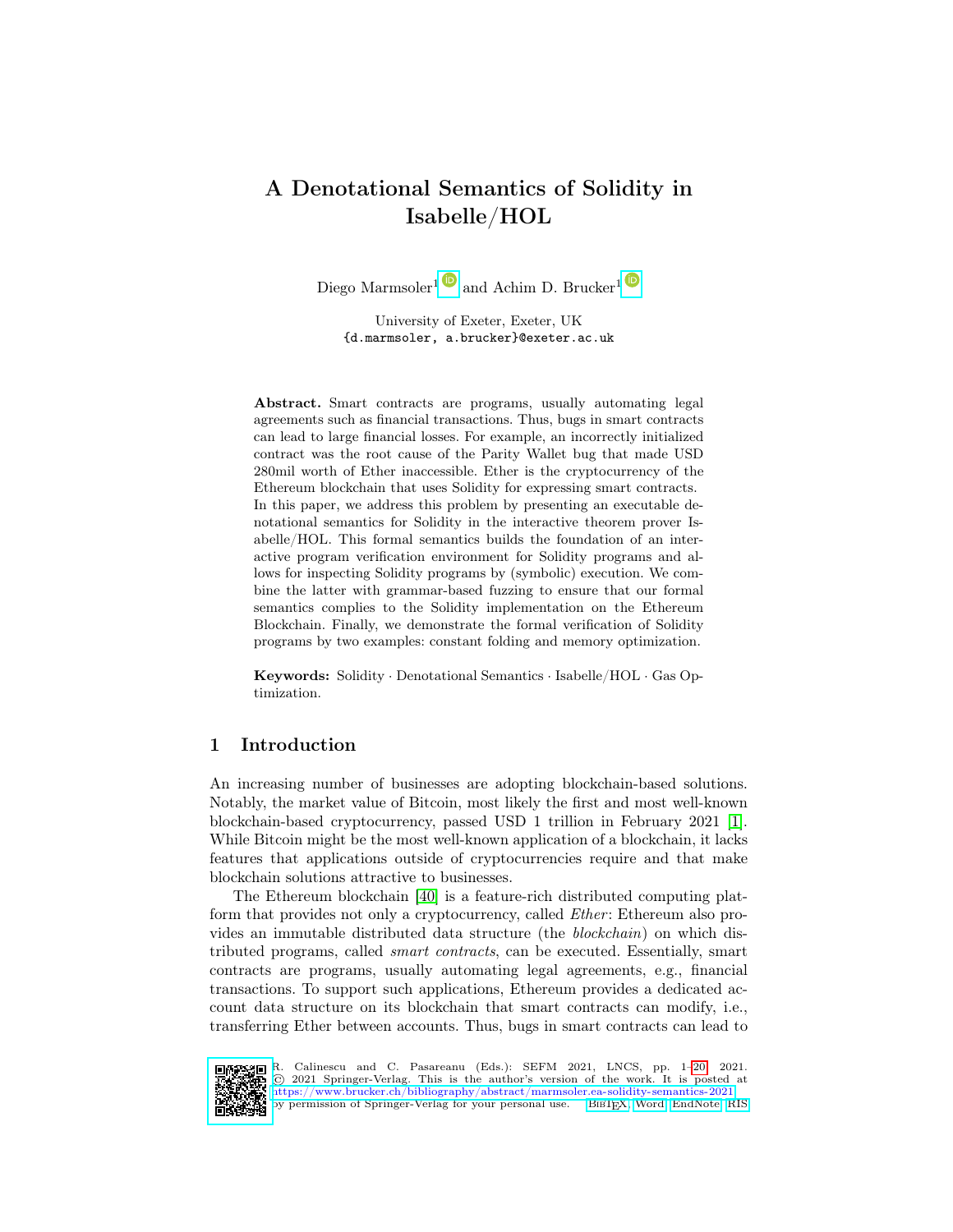large financial losses. For example, an incorrectly initialized contract was the root cause of the Parity Wallet bug that froze USD 280mil worth of Ether [32]. This risk of bugs being costly is already a bi[g m](#page-19-2)otivation for using formal verification techniques. The fact that smart contracts are deployed on the blockchain immutably, i.e., they cannot be updated or removed easily, makes it even more important to "get smart contracts right", before they are deployed on a blockchain for the very first time.

For implementing smart contracts, Ethereum provides Solidity [30], a Turingcomplete, statically typed programming language that has been designed to look familiar to people knowing Java, C, or JavaScript. The following shows a simple (artificial) function of a smart contract in Solidity for withdrawing Ether:

```
1 function wd(uint256 n, address payable r) public returns(bool) {
2 if (n < address(this).balance) {
3 r.transfer(n);
4 return true;
5 }
6 return false;
7 }
```
The type system provides, e.g., numerous integer types of different sizes (e.g., uint256) and the Solidity programs can make use of different types of stores for data (e.g., storage and memory). While Solidity is designed to be a Turingcomplete language, the gas model ensures termination. The reason for this is that executing Solidity operations costs gas, a tradeable commodity on the Ethereum blockchain. Gas does cost Ether and hence, programmers of smart contracts have an incentive to write highly optimized contracts whose execution consumes as little gas as possible. For example, the size of the integer types used can impact the amount of gas required for executing a contract. Similarly, different type of stores induce di[ffer](#page-18-0)ent gas costs. Thus, the authors of Solidity contracts try to optimize the costs of executing a contract. This desire for highly optimized contracts can conflict with th[e d](#page-18-1)esire to write correct and secure contracts.

We address the problem of developing smart contracts in Solidity that are correct: we present an executable denotational semantics for Solidity in the interactive theorem prover Isabelle/HOL [28]. Our contributions are four-fold:

- 1. A formal semantics of (a subset of) Solidity as conservative embedding into Isabelle/HOL. We follow the LCF-approach [15] and do not use any axiomatic definitions and, hence, our semantics is consistent "by construction".
- 2. A grammar-based fuzzing framework that can automatically validate our formal semantics against the Ethereum blockchain. Thus, we can provide strong evidence that our formal semantics complies to the official implementation.
- 3. We use our formal semantics for building an integrated verification and symbolic execution environment for Solidity programs on top of Isabelle/HOL. For this, we developed domain-specific automated proof methods.
- 4. We showcase our verification approach by formally analyzing two optimization strategies from which we derive rules that can be used to optimize the gas consumption of Solidity programs while preserving their semantics.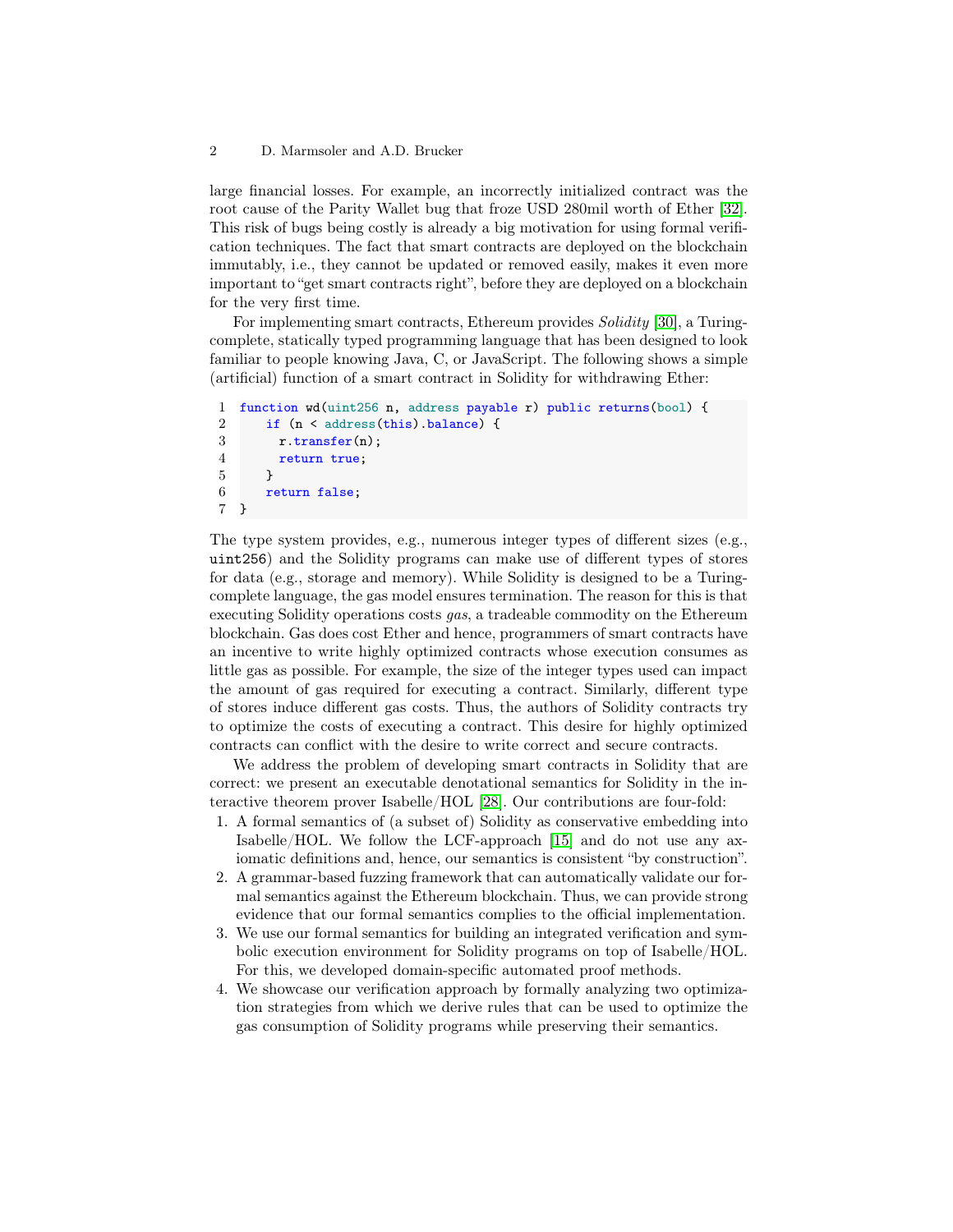Our approach combines an expressive logic, i.e., higher-order logic (HOL) within [an](#page-19-2) interactive theorem prover with a testing framework allowing us to validate the formalization against the actual implementation. This combination enables us to quickly analyze the impact of changes to the semantics while ensuring formal consistency and compliance to the implementation. The ability to quickly assess changes in Solidity is important, as Solidity is a fast evolving language. The Solidity manual [30], e.g., states: "When deploying contracts, you should use the latest released version of Solidity. This is because breaking changes as well as new features and bug fixes are introduced reg[ularl](#page-18-0)y."

## 2 Semantics

In the following, we describe our denotational semantics for a subset of Solidity  $v0.5.16$  [30]<sup>1</sup>. The complete semantics is formalized in Isabelle/HOL [28]. The formalization consists of 1 500 lines of Isabelle code.

Our subset supports the following features of Solidity:

- $-$  Fixed-size integer types of various lengths and corresponding arithmetic with support for overflows.
- Domain-specific primitives, such as money transfer or balance queries.
- Different types of stores, such as storage, memory, [and](#page-17-0) stack.
- Complex data types, such as hash-maps and arrays.
- Assignments with different semantics, depending on the location of the involved data types.
- An extendable gas model.

Our formalization is based on higher-order logic using inductive datatypes [7]. To this end, we use bold font for types and italics for type constructors.

#### 2.1 Value types

Solidity supports four different basic data types, called value types:

**Types** ::=  $TBool$  | TAddr | TSInt Nat | TUInt Nat

TBool denotes boolean values and TAddr denotes addresses. Solidity also supports signed and unsigned integers from 8 to 256 bits in steps of 8. Thus, TSInt b and TUInt b denote signed and unsigned integers of  $2<sup>b</sup>$  bit size.

In Solidity, raw data is encoded in hexadecimal format, however, to simplify the computation of locations for reference types (as discussed in more detail in Sect. 2.2), we use strings to model raw data in our model. Thus, type Valuetype is actually just a synonym for type string and it is used to represent the data of value types in the store. In addition, we shall write  $|v|$  and  $|v|$  to convert the value  $v$  of a basic data type to and from a string representation, respectively.

Converting an integer to a corresponding bit representation can result in an overflow which needs to be considered. Thus, we define two functions *createSInt* 

 $1$  This is the currently supported default version of the Truffle test framework.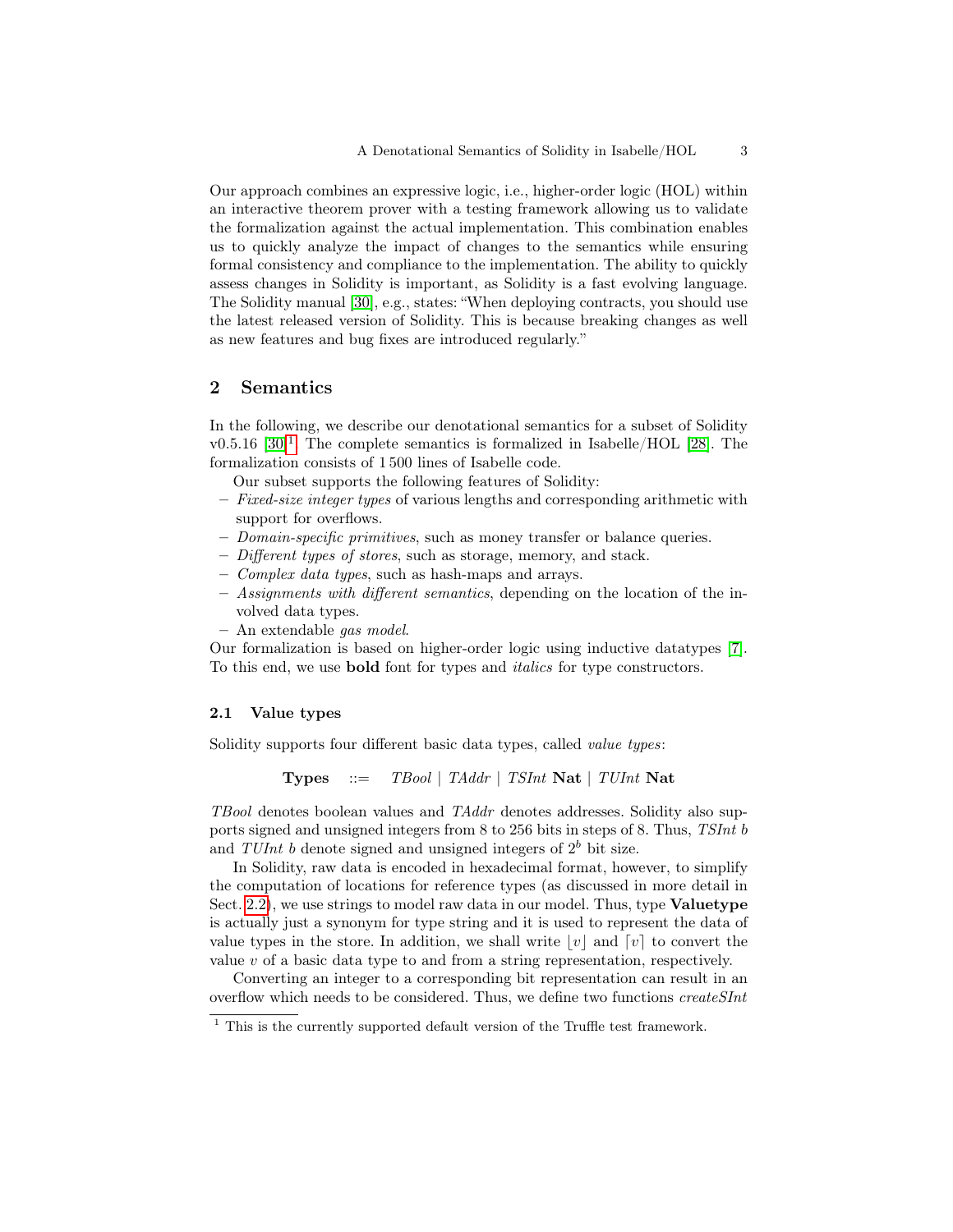and *createUInt* to convert an arbitrary number to a corresponding signed or unsigned integer representation of a certain size:

#### $createSInt: \mathbf{Nat} \times \mathbf{Int} \rightarrow \mathbf{Valuetype}$

$$
createSInt(b, v) = \begin{cases} \lfloor ((v + 2^{b-1}) \bmod 2^{b}) - 2^{b-1} \rfloor & \text{if } v \ge 0\\ \lfloor 2^{b-1} - ((2^{b-1} - v - 1) \bmod 2^{b}) - 1 \rfloor & \text{if } v < 0 \end{cases}
$$

where x mod y denotes the non-negative remainder when dividing x by y. The definition of *createUInt* is similar.

Essentially, the functions can be used to create a representation of a given number which fits into a certain bit size. For example,  $createSInt(8, 200) =$  "-56" whereas  $createUnt(8, 200) = "200".$ 

We can then define functions to lift basic arithmetic and boolean operations to corresponding operations over signed and unsigned integers of various sizes. The operation add, for example, can be defined by the following equations using usual pattern-matching notation:

 $add$ : Types × Types × Valuetype × Valuetype → (Valuetype × Types)<sub>⊥</sub>  $add(TUInt(b_l), TUInt(b_r), v_l, v_r) = createU(max(b_l, b_r), \lceil v_l \rceil + \lceil v_r \rceil)$  $add (TSInt(b_l), TSInt(b_r), v_l, v_r) = createS (max(b_l, b_r), \lceil v_l \rceil + \lceil v_r \rceil)$ 

$$
add(TUInt(b_l),TSInt(b_r),v_l,v_r) = \begin{cases} \text{createS} (b_r, [v_l] + [v_r]) & \text{if } b_l < b_r\\ \perp & \text{if } b_l \geq b_r \end{cases}
$$

$$
add (TSInt(b_l), TUInt(b_r), v_l, v_r) = \begin{cases} createS(b_l, \lceil v_l \rceil + \lceil v_r \rceil) & \text{if } b_r < b_l \\ \bot & \text{if } b_r \ge b_l \end{cases}
$$

where  $createU(b, v) = (createUnt(b, v), TUnt(b))$ , and  $createS(b, v) = (createSInt(b, v), TSInt(b)).$ 

According to the current specification of Solidity, adding two integers of the same type is always possible but results in a new integer of the size of the larger one. Adding integers of different type is only possible if the size of the signed integer is strictly greater than the one of the unsigned one, in which case the result is always a signed integer with the size of the signed one. Moreover, the result of adding two numbers might not fit into the corresponding result type in which case an overflow occurs.

Consider, e.g., the following two additions of an unsigned with a signed integer:

$$
add(TUInt(8), TSInt(16), "200", "32600") = ("-32736", TSInt(16))
$$
  

$$
add(TUInt(16), TSInt(16), "100", "32700") = \bot
$$

In the first case,  $32600 + 200$  does not fit into the resulting 16-bit signed integer (which can only store numbers up to 32767) and thus we get an overflow. In the second case, we try to add two incompatible types which results in an error. Similar definitions can be provided for the remaining arithmetic and logical operators.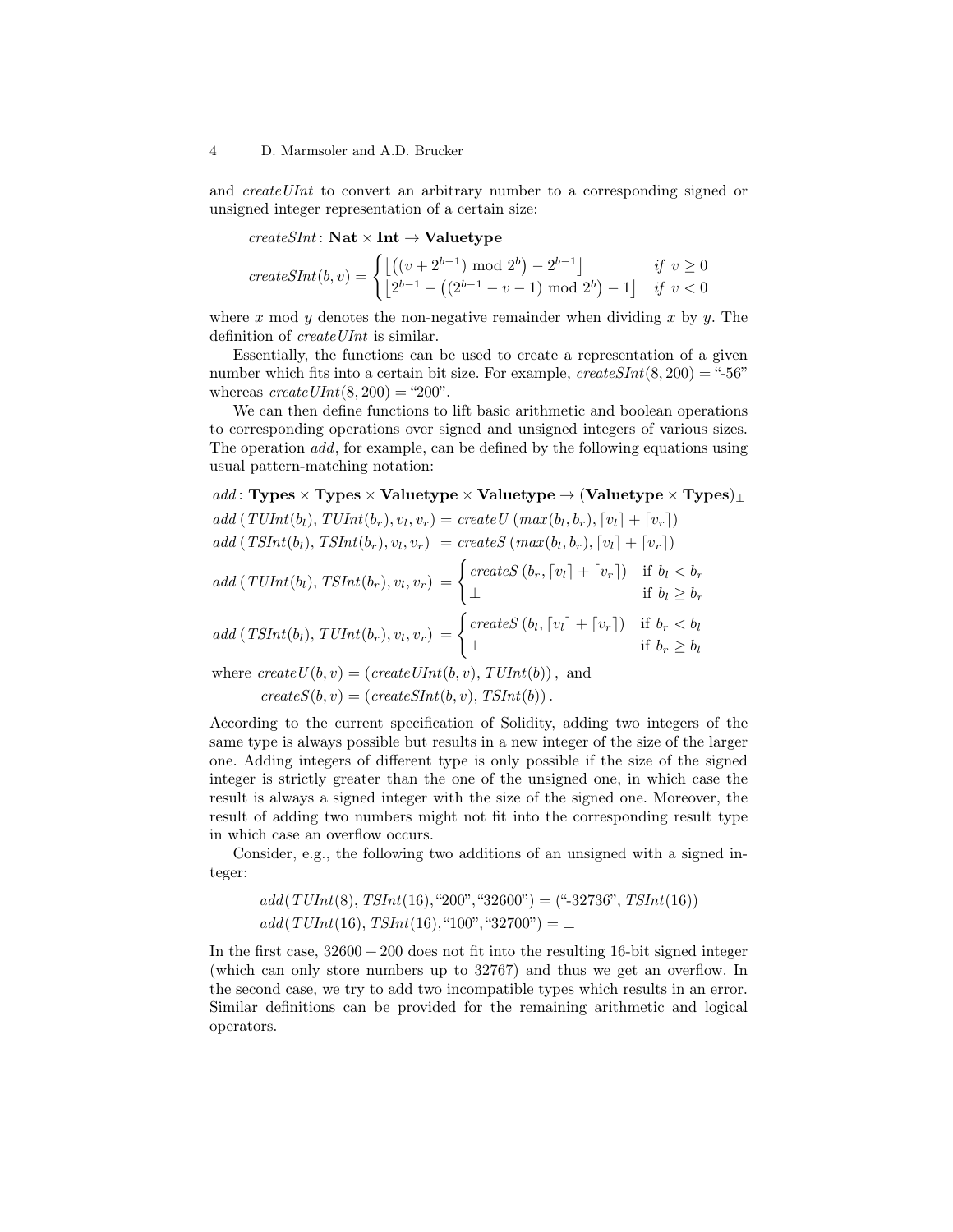#### <span id="page-4-0"></span>2.2 Stores and Reference Types

In Solidity, storage cells are addressed by hexadecimal numbers. Again, however, we use strings to model them to simplify computation of locations for reference types. Thus, type Loc denotes the type of strings and is used to represent storage locations. We can then model a general store for values of type v as a parametric data type:

Store  $v$  ::=  $(Loc \rightarrow v) \times Nat$ 

It consists of a mapping to assign values to locations and in addition it holds a pointer to the next free location. We can then define function  $access(l, s)$  to access the value at location l in store s and function  $updateStore(l, v, s)$  to store valu[e](#page-17-1)  $v$  at location  $l$  of store  $s$ . The definition of these functions is standard and thus not discussed further. However, the way Solidity computes storage locations for reference types is a bit special and thus worth a closer look. To this end, assume that a storage cell loc contains a reference type, such as a mapping. Then, the storage cell which contains the value of the entry for key  $k$  is computed by keccak256 ("k" + loc), where keccak256 denotes the Keccak hash function [8] and + denotes string concatenation.

The main objective of this approach is to obtain a unique storage cell for every element. The purpose of using the hash value is to deal with a limited amount of storage cells which are available in practice. In theory, collisions are possible when using a hash function, however, in practice, such collisions are very unlikely to happen and thus they may be neglected. Thus, in our model, the location of the storage cell which holds the value of an element  $ix$  of a reference type which is stored at location  $\alpha$  is obtained by concatenating ix with *loc* separated by a dot:

 $h(loc, ix) = ix + ``." + loc$ 

Types of Storage. Solidity has three different stores: stack, memory, and storage. The stack stores the values for variables which can either be concrete values (for value type variables) or pointers to either memory or storage (for reference type variables). Thus, a stack can be modelled as a store which can keep three different types of values:

## Stackvalue  $\mathcal{L} = Value$  Valuetype | Memptr Loc | Stoptr Loc Stack ::= Store Stackvalue

Solidity supports two additional stores memory and storage for storing the value of reference types. While memory supports only arrays, storage also supports mappings:

```
MTypes ::= MTValue Types \mid MTArray Nat MTypes
STypes ::= STValue Types \mid STArray Nat STypes \mid STMap Types STypes
```
The internal organization of the two stores differs fundamentally: While memory uses pointer structures to organize the values of reference types, storage values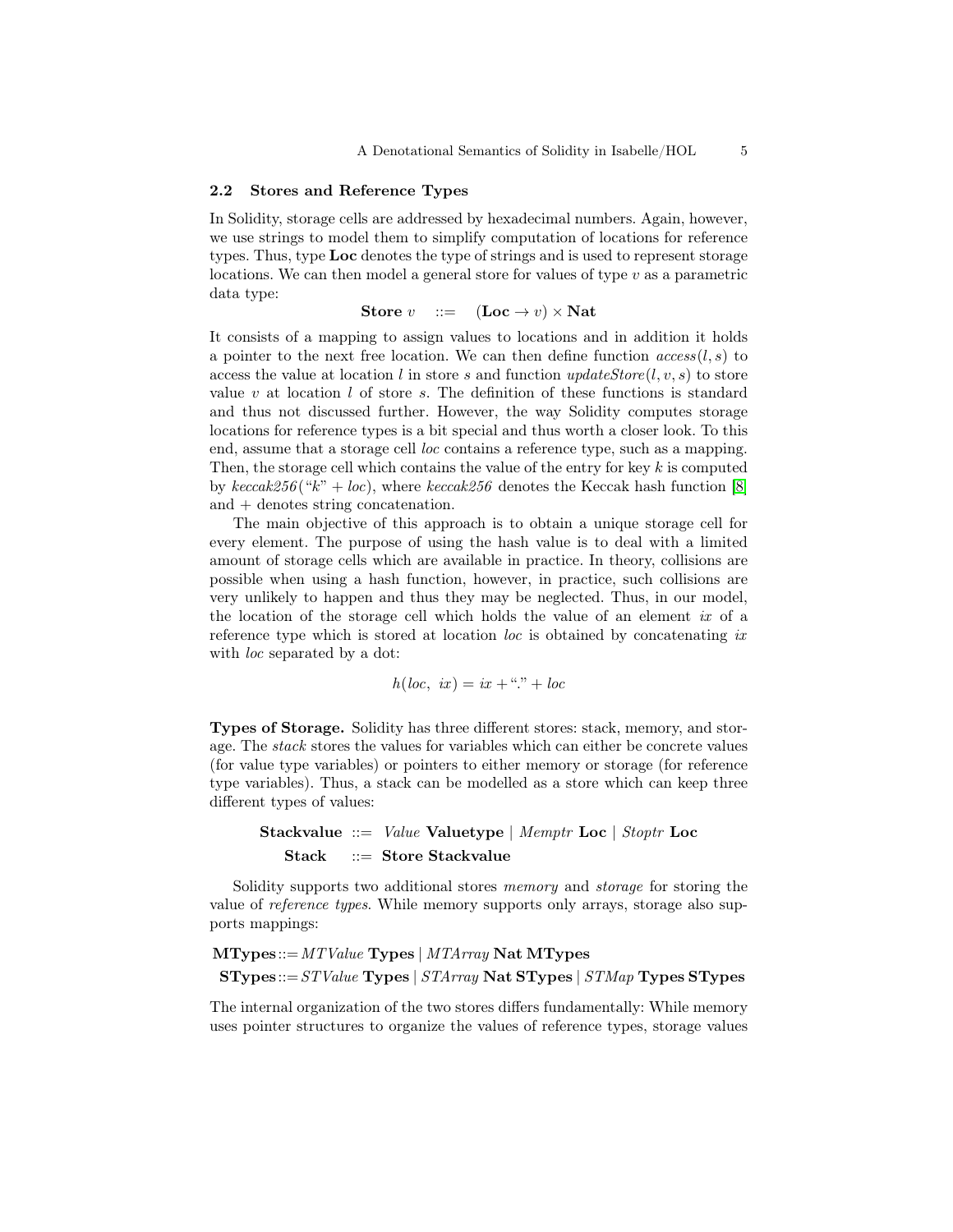are accessed directly by computing the corresponding location. Thus we model memory as a store which can keep two different types of values:

Memoryvalue ::= Value Valuetype | Pointer Loc Memory ::= Store Memoryvalue

Storage, on the other hand is modeled as a simple store of value types:

#### Storage ::= Store Valuetype

Storage access is non-strict, which means that access to an undefined storage cell returns a default value. To this end, we first define a function *ival*: Types  $\rightarrow$ Valuetype which returns a default value for each value type. Now, we can define a corresponding access function for storage:

$$
accessStorage: \textbf{Types} \times \textbf{Loc} \times \textbf{Storage} \rightarrow \textbf{Valuetype}
$$

$$
accessStorage(t, loc, sto) = \begin{cases} v, & \text{if } v \neq \bot \\ ival(t), & \text{if } v = \bot \end{cases} \text{ where } v = access(loc, sto)
$$

Copying of Reference Types. Often, we need to copy values from one type of store to another, i.e., we need different types of copy functions. To specify them, we use a higher-order function

$$
iter : (\text{Int} \to a \to a) \to a \to \text{Int} \to a
$$

such that  $iter(f, x, v)$  executes function f on value v and the passes the outcome on to another execution of  $f$  until  $f$  was executed  $x$  times.

In the following we use *iter* to define the function to copy from storage to memory:

$$
cp_m^s \colon \mathbf{Loc} \times \mathbf{Loc} \times \mathbf{Int} \times \mathbf{STypes} \times \mathbf{Storage} \times \mathbf{Memory} \rightarrow \mathbf{Memory}_{\perp}
$$
  

$$
cp_m^s(l_s, l_m, i, t, s, m) = iter(\lambda i', m'. \text{ cprec}_m^s(h(l_s, [i')), h(l_m, [i')), t, s, m'), m, i)
$$

where  $\c{spec_m^s(l_s, l_m, STArray(i, t), s, m)} =$ 

*iter* 
$$
(\lambda i', m'.
$$
 *cprec<sub>m</sub><sup>s</sup>  $(h(l_s, \lfloor i' \rfloor), h(l_m, \lfloor i' \rfloor), t, s, m'), m'', i)$   
where  $m'' = updateStore(l_m, Pointer(l_m), m)$  (1)*

 $\mathit{cprec}^s_m(l_s,l_m,STValue(t),s,m) = \mathit{updateStore}(l_m,Value(v),m)$ 

where 
$$
v = \text{accessStorage}(t, l_s, s)
$$
 (2)

$$
cprec_m^s(l_s, l_m, STMap(t, t'), s, m) = \bot
$$
\n(3)

In Solidity, value types are just copied between stores which is reflected by Eq. (2). For reference types, however, the situation is different. Mappings can only be kept in storage and not in memory which is why a mapping is never copied from storage to memory, and we just return  $\perp$  for this case (Eq. (3)). Arrays, on the other hand, can be kept in both: storage and memory. As mentioned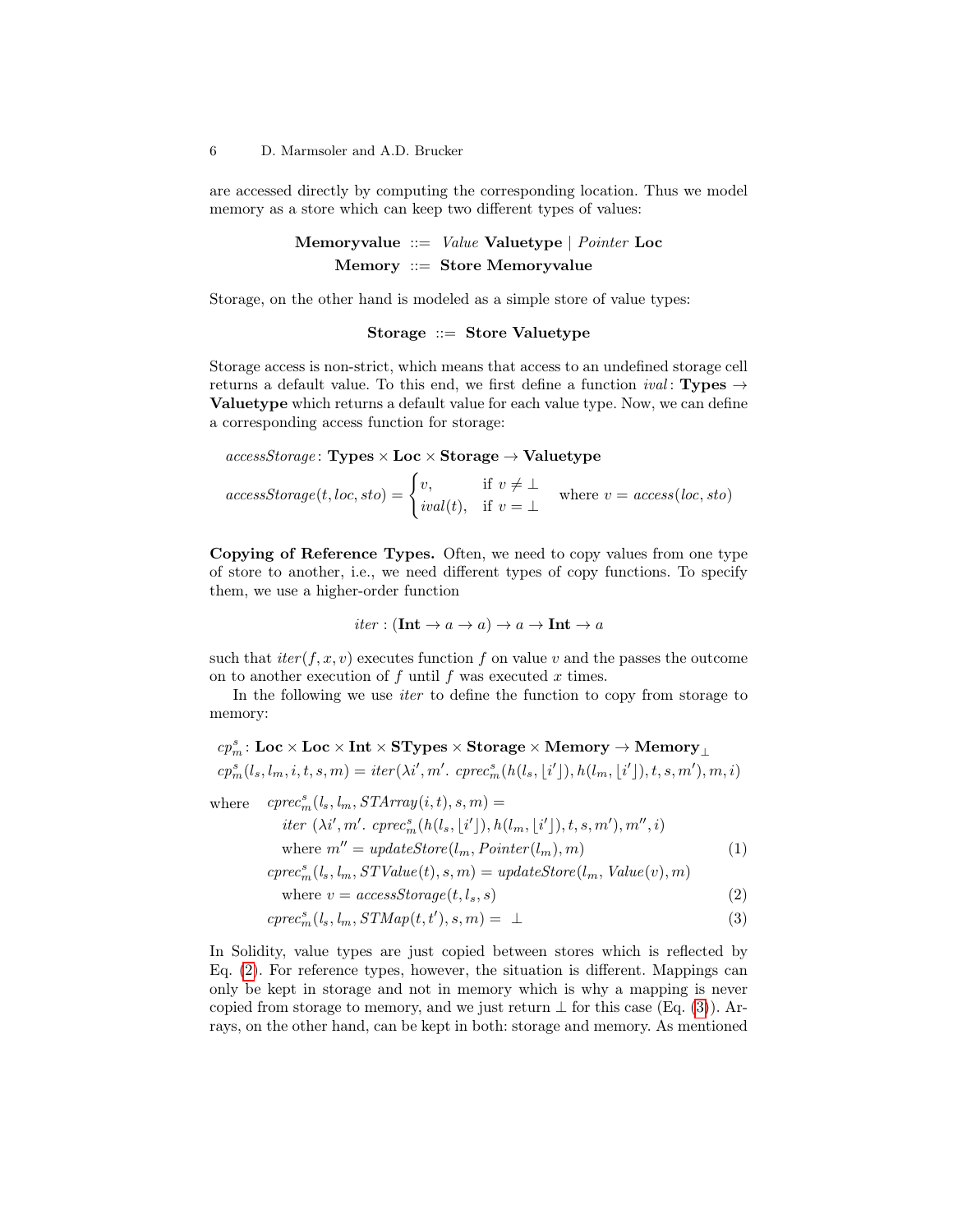above, however, the way of storing them differs depending on the type of store: in storage, we just calculate the location of the elements of an array whereas in memory arrays are stored using a pointer structure. Thus, when copying arrays from storag[e to](#page-8-0) memory we need to create the corresponding pointer structure as shown by Eq. 1.

Our model contains similar functions to copy from memory to storage or storage to s[torag](#page-8-0)e. Copying from memory to memory is not required since memory operations do not copy the data structure but rather just the pointer as discussed in more detail in Sect. 2.4). It also contains similar functions to copy from memory to storage or storage to storage. Copying from memory to memory is not required since memory operations do not copy the data structure but rather just the pointer (see Sect. 2.4).

State. Accounts are associated with an address in hexadecimal format. We model Address as strings and accounts as mappings from addresses to their balance:

#### $Accounts ::= Address \rightarrow Valuetype$

A state of a Solidity program consists of the balances of the accounts as well as the state of the different stores:

#### State  $\mathrel{\mathop:}=$  Accounts  $\times$  Stack  $\times$  Memory  $\times$  Storage

In the following we shall use  $sck(s)$ ,  $mem(s)$ ,  $sto(s)$ ,  $acc(s)$  to access the stack, memory, storage, and account of a state s. Moreover, we use  $\textit{upSck}(k, s)$ ,  $upMem(m, s)$ ,  $upSto(t, s)$ , and  $upAcc(a, s)$  to change stack, memory, storage, or account, of a state s to  $k, m, t$ , or  $a$ , respectively.

#### 2.3 Expressions

Our subset of Solidity supports basic arithmetic and boolean expressions over signed and unsigned integers of various bit sizes:

**B** ::=  $8 | 16 | \dots | 256$  $\mathbf{L}$  ::= Id  $\mathbf{S}$  | Ref  $\mathbf{S}$  [E]  $E$  ::= Address  $S |$  Balance  $S | L L |$  SInt  $B$  Int  $|$  UInt  $B$  Int  $|$  True  $|$  False  $| E == E | E + E | E - E | E < E | \neg E | E \wedge E | E \vee E |$ 

where **S** denotes the type of strings, **Int** the type of integer symbols, and  $[a]$  a list of elements of type a.

Environment. Expressions are always interpreted w.r.t. an environment which assigns types and values to variables. To this end, we introduce a new type Identifier (a synonym of type string) for variable names. Variables in Solidity can either be storage references or stack references which can again be pointers to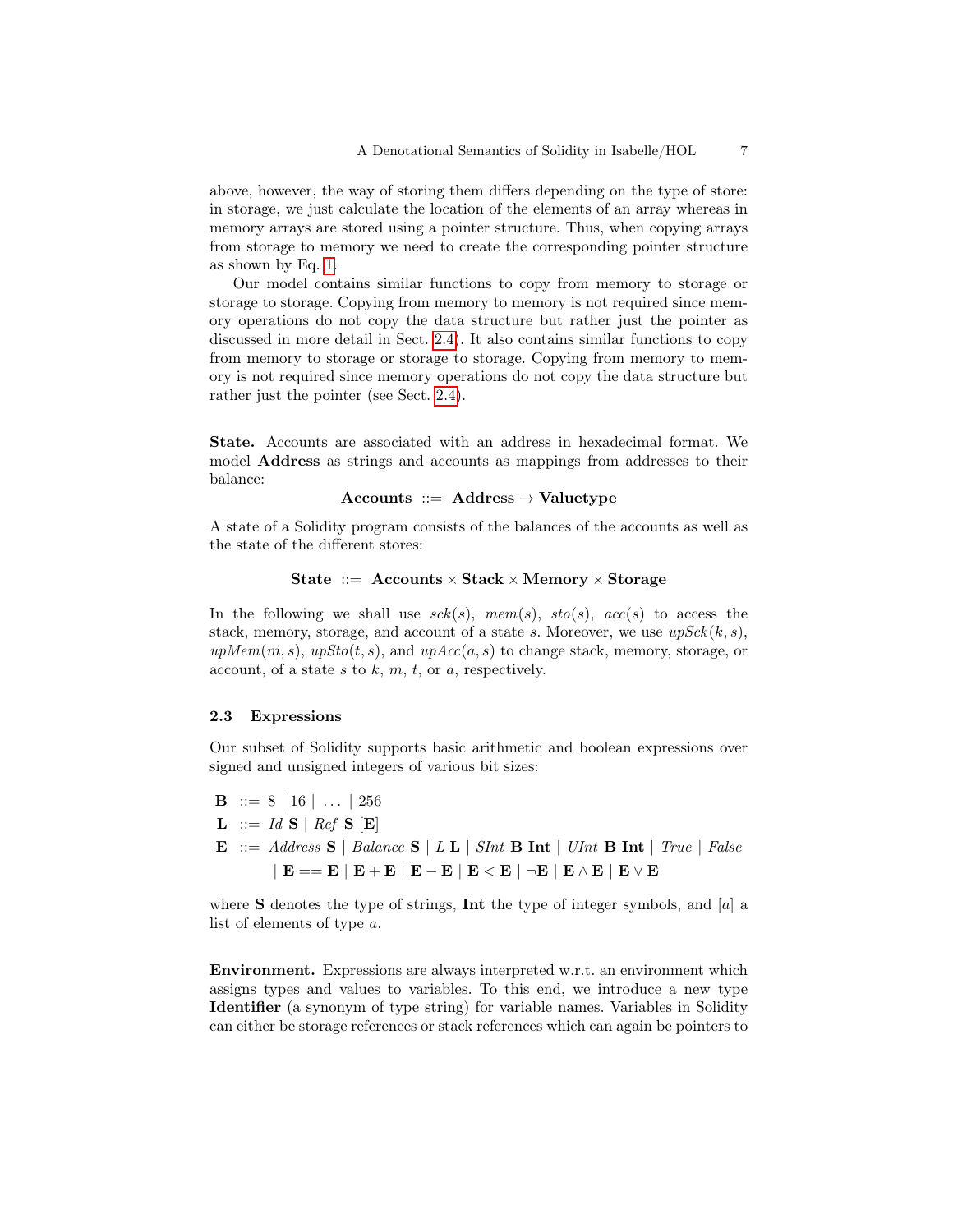either storage or memory. In addition, the environment also contains the address of the currently executing contract:

**Type** ::= Value Types | Memory MTypes | Storage STypes  
\nDenvalue ::= Stackloc Loc | Storeloc Loc  
\nEnvironment ::= Address × (Identifier 
$$
\rightarrow
$$
 Type × Denvalue)

Lookup functions. To access the value of a reference type we define a function which looks up the corresponding value in memory:

$$
\mathcal{M}: [\mathbf{E}] \to \mathbf{MTypes} \to \mathbf{Loc} \to \mathbf{Environment} \to \mathbf{State} \to \mathbf{Loc} \times \mathbf{MTypes}_{\perp}
$$
\n
$$
\mathcal{M}[\![x]\!]t \, l \, e \, s = \begin{cases} (h(l, v), t') & \text{if } lookup(x, t, e, s, t', v) \\ \bot & \text{otherwise} \end{cases}
$$
\n
$$
\mathcal{M}[\![x \# xs]\!]t \, l \, e \, s = \begin{cases} \mathcal{M}[\![xs]\!]t' \, l' \, e \, s & \text{if } lookup(x, t, e, s, t', v) \\ \bot & \land access(h(l, v), mem(s)) = Pointer(l') \\ \bot & \text{otherwise} \end{cases}
$$

where  $\text{lookup}(x, t, e, s, t', v) \iff \exists \textit{lg}, t'' : t = \textit{MTArray}(\textit{lg}, t')$ 

$$
\land \ \mathcal{E}[\![x]\!] e \ s = (Value(v), Value(t''))
$$
  
 
$$
\land \ \text{less}(t'', TUInt(256), v, |lg|) = ("True", TBool)
$$

Since memory uses pointer structures, we need to access the memory in every iteration to look up the next location.

Let us assume that  $t = MTArray(5, MTArray(6, MTValue(TBool))),$  and the memory of state s is  $[$ "3.2"  $\mapsto$  Pointer ("5"), "4.5"  $\mapsto$  Value("True")]. Then,

$$
\mathcal{M}[[\text{UInt}(8,3)]]t \, \stackrel{\text{def}}{=} \, s = (\text{``3.2''}, \text{MTArray}(6, \text{MTValue}(\text{TBool}))) \tag{4}
$$

$$
\mathcal{M}[[\text{UInt}(8,3), \text{SInt}(8,4)]]t \text{``2" } e \text{ } s = (\text{``4.5",} \text{MTValue}(\text{TBool})) \tag{5}
$$

$$
\mathcal{M}[[\mathit{UInt}(8,5)]]t \stackrel{\text{def}}{=} s = \bot \tag{6}
$$

$$
\mathcal{M}[[\mathit{UInt}(8,2)]]\mathit{t} \text{``}2\text{''} \text{ } e \text{ } s = \bot \tag{7}
$$

A similar function to  $M$  is defined to look up storage values with two notable differences:

- Since storage does not support pointer structures, we do not access the store while iterating through the list of selectors. Thus, the function always returns a storage location as long as we access indices within the range of the array (Eq. (7), for example would return a valid storage location).
- Since storage also supports mappings, the function can be used to look up also the value for mapping variables.

Using these functions we can then define two additional functions to look up the value or location of a variable:

 $\mathcal{R}: L \to \text{Environment} \to \text{State} \to \text{Stackvalue} \times \text{Type}_{\perp}$ 

 $\mathcal{L}: L \to \text{Environment} \to \text{State} \to \text{LType} \times \text{Type}$ 

with LType  $\ ::=$  Stackloc Loc | Memloc Loc | Storeloc Loc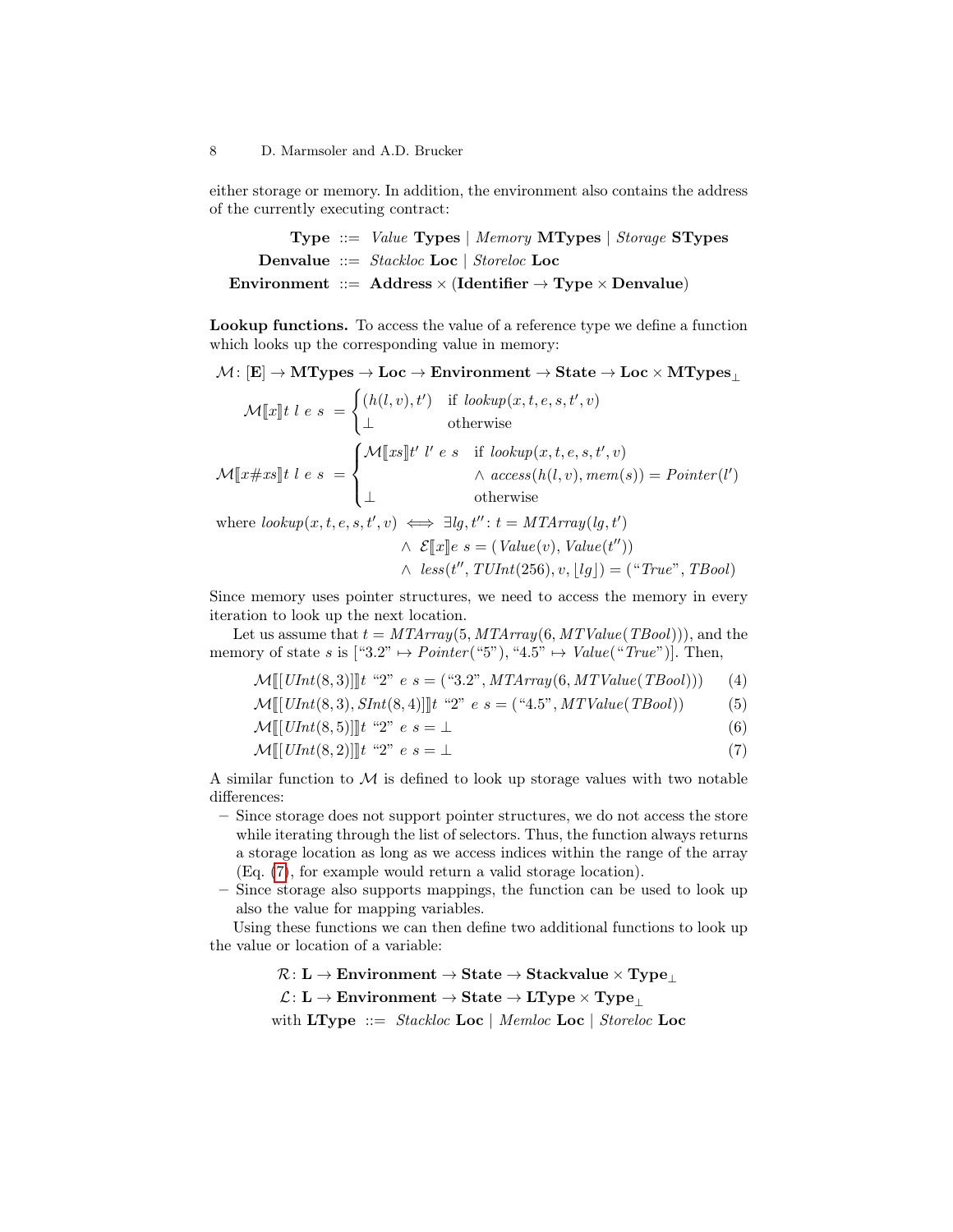The definition of these functions is straightforward using the lookup functions discussed before and not discussed further here.

Semantics of Expressions. Finally we can define the semantic function for expressions.

### $\mathcal{E}: \mathbf{E} \to \mathbf{Environment} \to \mathbf{State} \to \mathbf{Stackvalue} \times \mathbf{Type}_{\perp}$

The definition of the function mainly follows traditional denotational semantics definitions [34,35] with the exception that we use the operators introduced in Sect. 2.1 to manipulate integers:

<span id="page-8-0"></span>
$$
\mathcal{E}[\mathit{SInt}(b,n)]\mathit{e} \ s = (\mathit{Value}(\mathit{createSInt}(b,n)),\mathit{Value}(\mathit{TSInt}(b)))
$$
\n
$$
\mathcal{E}[\mathit{x}_1 + \mathit{x}_2]\mathit{e} \ s = \begin{cases}\n(\mathit{Value}(v),\mathit{Value}(t)) & \text{if } \mathcal{E}[\mathit{x}_1]\mathit{e} \ s = (\mathit{Value}(v_1),\mathit{Value}(t_1)) \\
& \wedge \mathcal{E}[\mathit{x}_2]\mathit{e} \ s = (\mathit{Value}(v_2),\mathit{Value}(t_2)) \\
& \wedge \mathit{add}(t_1,t_2,v_1,v_2) = (v,t) \\
& \text{otherwise}\n\end{cases}
$$

#### 2.4 Statements

So far, our subset of Solidity supports variable declarations with optional initialisation and basic programming language statements:

$$
\begin{aligned} \mathbf{D} &::=\mathbf{S}\times\mathbf{Type}\times\mathbf{E}_{\perp} \\ \mathbf{C} &::= \text{skip} \mid \mathbf{L} = \mathbf{E} \mid \mathbf{C} \text{ ; } \mathbf{C} \mid \text{ \textit{He } } \mathbf{E} \mathbf{C} \mathbf{C} \mid \text{ \textit{While } } \mathbf{E} \mathbf{C} \mid \text{ \textit{Transfer S E}} \mid \\ & \text{Block } \mathbf{D} \mathbf{C} \end{aligned}
$$

We can then define a semantic function for statements:

$$
\mathcal{C}\colon\thinspace\thinspace\mathbf C\to\mathbf{Environment}\to\mathbf{State}\to\mathbf{Nat}\to\left(\mathbf{State}\times\mathbf{Nat}\right)_{\perp}
$$

The definition of it is mostly standard denotational semantics with some exceptions discussed in the following.

Gas. One interesting aspect of Solidity is that execution of statements is subject to fees, i.e., the execution consumes gas: if all gas is consumed, the execution terminates with an exception. Consequently, Solidity programs always terminate. The actual gas fees are computed on the level of the Ethereum byte code [39] and, moreover, are frequently updated. Thus, our Solidity formalization does not provide a built-in gas model trying to faithfully represent the actual gas model on the level of Ethereum bytecode: we only assume the existence of a generic cost function  $costs: \mathbf{C} \times \mathbf{Environment} \times \mathbf{State} \rightarrow \mathbf{N}$  which provides the gas costs for executing a given statement. A separate gas function for expressions can be defined and used with the cost function for statements. Moreover, in our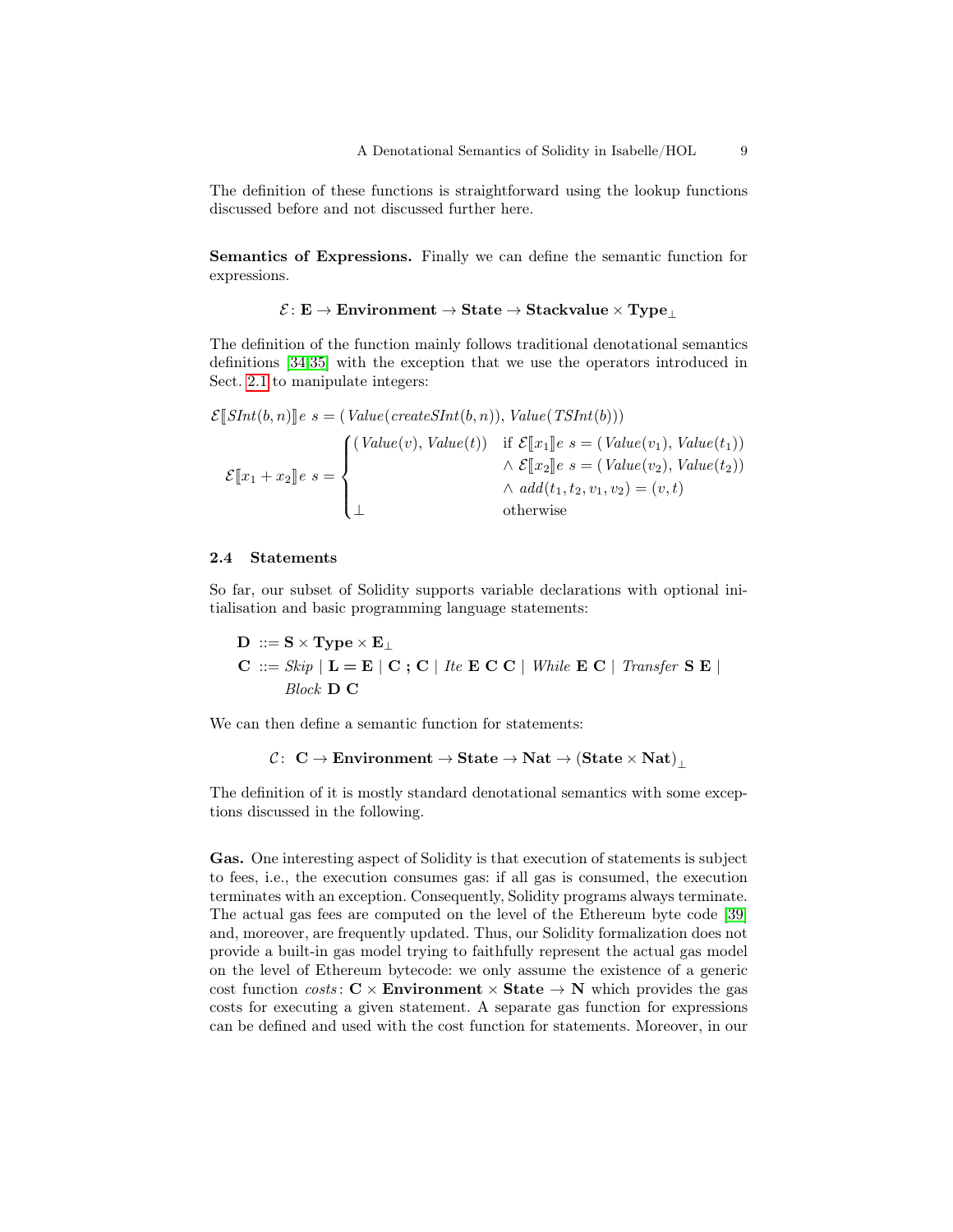<span id="page-9-0"></span>subset of [So](#page-19-3)lidity, the while statement is the only program statement that does not terminate in all states. Therefore, we require:

$$
0 < \text{costs}(\text{While}(ex, s), e, s') \tag{8}
$$

This requirement is not a limitation, as the actual costs for any execution of a while loop will be positive [39, Appendix G]. While our cost model can, in principle, be used for proving upper or lower bounds for the gas consumption of a given contract, the usefulness of such a statement depends on how faithful the user-provided cost functions model the actual costs which may also depend on compiler optimizations.

We can now verify a general statement about the semantics, namely that it always terminates. Note that we model error [sta](#page-9-0)tes (e.g., failing transfers) using an explicit error type. This is a standard construction to model partial functions in HOL, which requires that all functions are total from a "logical perspective."

**Theorem 1.**  $C[c]$  e s g is always defined.

*Proof.* The proof is a simple inductive argument over c using Eq.  $(8)$ . □

Indeed, Isabelle automatically proves it for us and provides us with corresponding proof methods to support reasoning over  $\mathcal{C}$ .

Semantics of Assignments. Another particularity of Solidity is that the semantics of an assignment depends on the type of store to which the involved variables refer. Let us consider, for example, the case in which the right-hand side of an assignment evaluates to a value stored in memory:

$$
\mathcal{C}[\![v=x]\!] e s g
$$
\n
$$
\mathcal{C}[\![v=x]\!] e s g
$$
\n
$$
= \begin{cases}\n(1a) & \text{if } ex(g,x,e,s,p,i,t) \land \mathcal{L}[\![v]\!] e s = (Stackloc(l),Memory(t')) \\
(2a) & \text{if } ex(g,x,e,s,p,i,t) \land \mathcal{L}[\![v]\!] e s = (Stackloc(l), Storage(t')) \\
\land access(l,sck(s)) = Stoptr(p') \land cp_s^m(p,p',i,t,mem(s),sto(s)) = o \\
(3a) & \text{if } ex(g,x,e,s,p,i,t) \land \mathcal{L}[\![v]\!] e s = (Storeloc(l),t') \\
\land cp_s^m(p,l,i,t,mem(s),sto(s)) = o \\
(4a) & \text{if } ex(g,x,e,s,p,i,t) \land \mathcal{L}[\![v]\!] e s = (Memloc(l),t') \\
\dots \\
\text{where } ex(g,x,e,s,p,i,t) \iff costs(v=x,e,s) < g\n\end{cases}
$$

 $\wedge \mathcal{E}[\![x]\!]$ e s=(Memptr(p),Memory(MTArray(i,t)))  $(1a) = (upSck(updateStore(l,Memptr(p),sck(s)),s),costs(v=x,e,s))$  $(2a,3a)=(upSto(o,s),costs(v=x,e,s))$  $(4a) = (upMem(updateStore(l, Pointer(p),mem(s)),s), costs(v=x,e,s))$  $(4a) = (upMem(updateStore(l, Pointer(p),mem(s)),s), costs(v=x,e,s))$  $(4a) = (upMem(updateStore(l, Pointer(p),mem(s)),s), costs(v=x,e,s))$ 

In this case, the semantics of the assignment changes, depending on the  $\mathcal{L}\text{-value}$ of the left-hand side: If it is a pointer to memory (cases  $(1)$  and  $(4)$ ), we just assign the pointer but if it is a reference to storage (cases  $(2)$  and  $(3)$ ), we copy the whole structure to memory using the copy functions discussed in Sect. 2.2.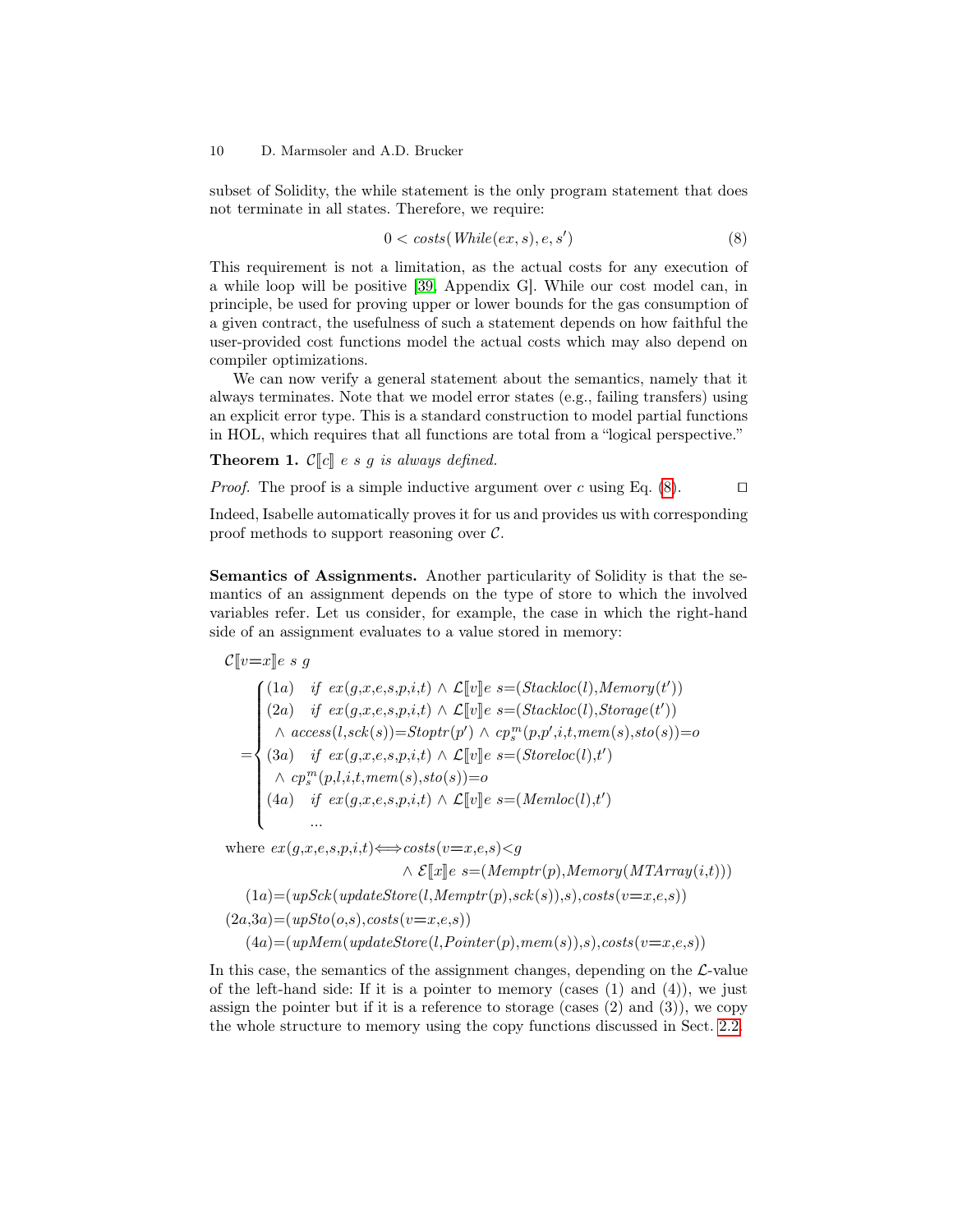Transferring Money. Another aspect which sets Solidity apart from traditional programming languages is its support for features to transfer funds from one account to another. To this end, every contract is associated with an account and Solidity supports a command which can be used to transfer funds from it to another account:

$$
\mathcal{C}[\![\mathit{Transfer}\;a\;x]\!] e\;s\;g = \begin{cases} (1b) & \text{if } \mathit{costs}(\mathit{Transfer}(a,x),e,s) < g \\ < \mathcal{E}[\![x]\!] e\;s = (\mathit{Value}(v),\mathit{Value}(t)) \\ < \mathit{transfer}(\mathit{address}(e),a,t,v,\mathit{acc}(s)) = ac \\ \dots \\ < \mathit{where } (1b) = (\mathit{upAcc}(ac,s),\mathit{costs}(\mathit{Transfer}(a,x),e,s)) \end{cases}
$$

$$
transfer(s, d, t, v, ac) = \begin{cases} addB(d, t, v, ac') & \text{if } subB(s, t, v, ac) = ac' \\ \perp & \text{otherwise} \end{cases}
$$

Here,  $address(e)$  denotes the address of the contract's account, and  $addB(a, t, v, ac)$  and  $subB(a, t, v, ac)$  are functions to increase and decrease the balance of an address  $a$  of accounts  $ac$  by a certain amount  $v$ . Note that both functions use the corresponding add and sub functions for signed and unsigned integers discussed in Sect. 2.1. Moreover,  $subB$  may also fail if an account has not enough funds in which case it evaluates to ⊥.

## 3 Compliance to the Official Solidity Implementation

For ensuring that our formal semantics is a faithful representation of the official Solidity implementation, we provide a test framework that supports comparing the result of evaluating a Solid[ity progra](#page-8-0)m in our formal semantics to its execution on the Ethereum blockc[ha](#page-17-2)in.

[We](#page-9-0) use Isabelle's code generator to automatically generate a Solidity evaluator from our formal semantics. In our current implementation, we use Haskell as target platform for the code generator. Moreover, we need to provide a concrete cost function for computing the gas consumption (r[ecall Se](#page-11-0)ct. 2.4). In Isabelle, we can achieve this by instantiating a so-called locale [5] with a trivial implementation satisfying Eq. (8).

We then generate Solidity programs using a grammar-based fuzzer and compare the results of executing those programs on both the reference implementation o[f So](#page-18-2)lidity and our evaluator. The test framework is fully automated.Fig. 1 shows the main steps of our test framework that we discuss in the following in more detail.

– Generate Random Solidity Code. The test framework generates a random Solidity program from a given grammar, using the grammar-based fuzzer Grammarinator [21]. To avoid the generation of programs which do not compile, the grammar needs to be strict to only accept programs which are type-correct. The grammar is given in the format used by ANTLR4 [31].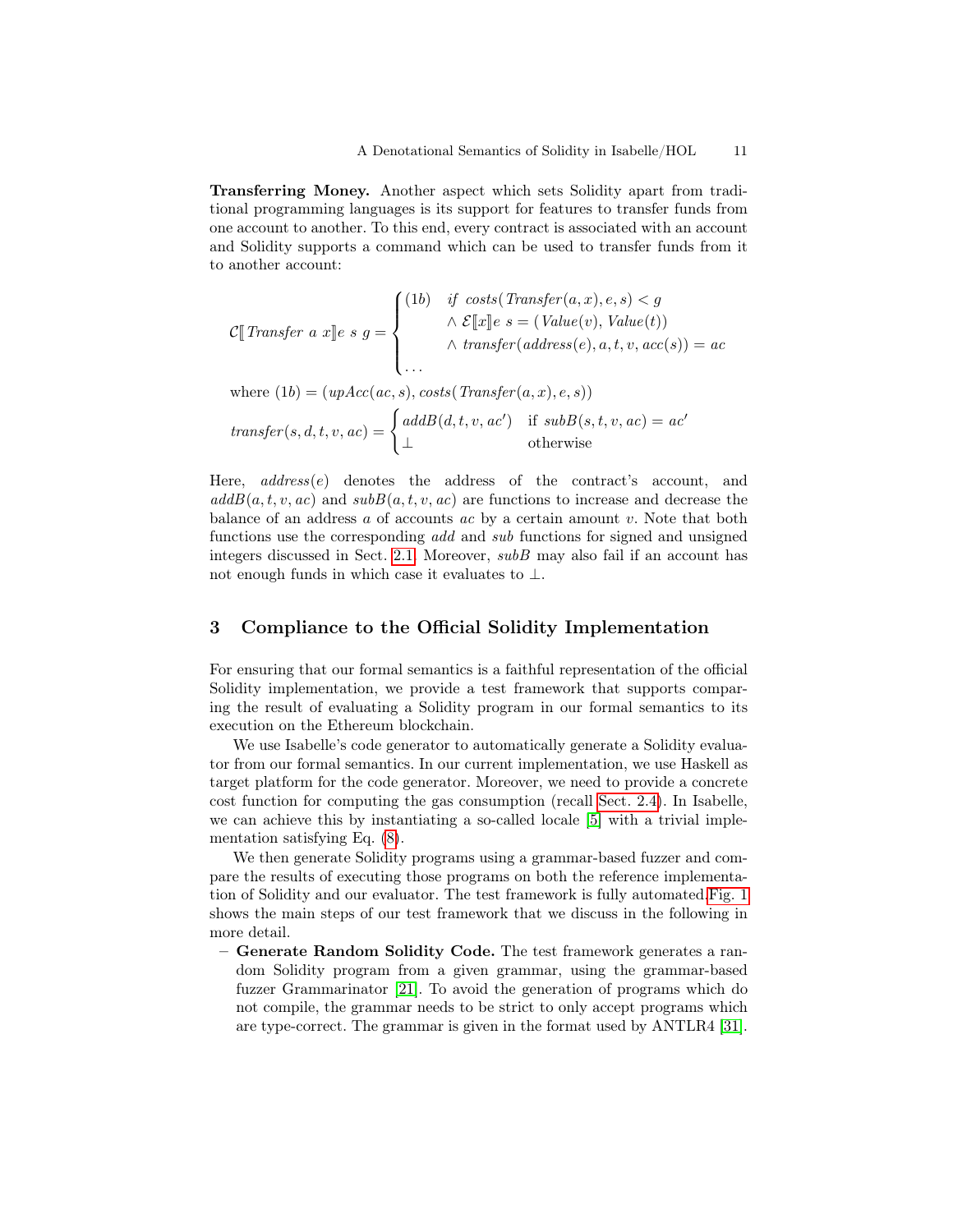<span id="page-11-0"></span>

Fig. 1. Fuzzy testing Solidity smart contracts.

- Generate Random State. For each generated Solidity program, our testing framework generates a set of random input states. To this end, the script analyses the generated program and extracts the variables which occur in it. Based on the type of the variable, the script then generates random values for each variable.
- Execute Semantics. Before we can compute the output state with our semantics, we first need to transform the generated Solidity program to the abstract syntax which is accepted by the semantics. Finally, the abstract syntax of the progra[m an](#page-17-3)d the g[enera](#page-12-0)ted input state can be passed to the executable semantics, i.e., the evaluator automatically generated by Isabelle, to compute a corresponding output state.
- Create Test Contract. The generated Solidity program, together with the generated input state and the computed output state, is used to create a test contract for the Truffle testing framework [11]. Listing 1.1 shows parts of a generated contract, consisting of a single function which contains the generated Solidity program. The extracted storage variables are declared as contract variables whereas the e[xtra](#page-17-4)cted memory/stack variables are declared locally. Then, the variables are initialized according to the generated input state whereas the computed output state is used to create corresponding assertions for the Truffle framework.
- Deploy and Execute Contracts. Finally, the script deploys the test contract to a local instance of the Ganache blockchain [10] and executes the test using Truffle [11]. It then parses the output of the test, reports in in a log file and starts a new iteration.

#### 3.1 Results

To test our semantics, we run the framework for several days which resulted in more than 10 000 successful tests. To cross-validate the effectiveness of the testing framework we also collected coverage information for the semantics using the Hpc tool [14]. The results are summarized in Fig. 2: Out of 123 definitions, 121 were executed during the tests. In addition, 186 alternatives (out of 524) and 1 592 expressions (out of 2 394) were executed. Hpc also generates detailed coverage reports for every module. When inspecting these reports it turns out that the low number of covered alternatives is mainly because of missing executions of error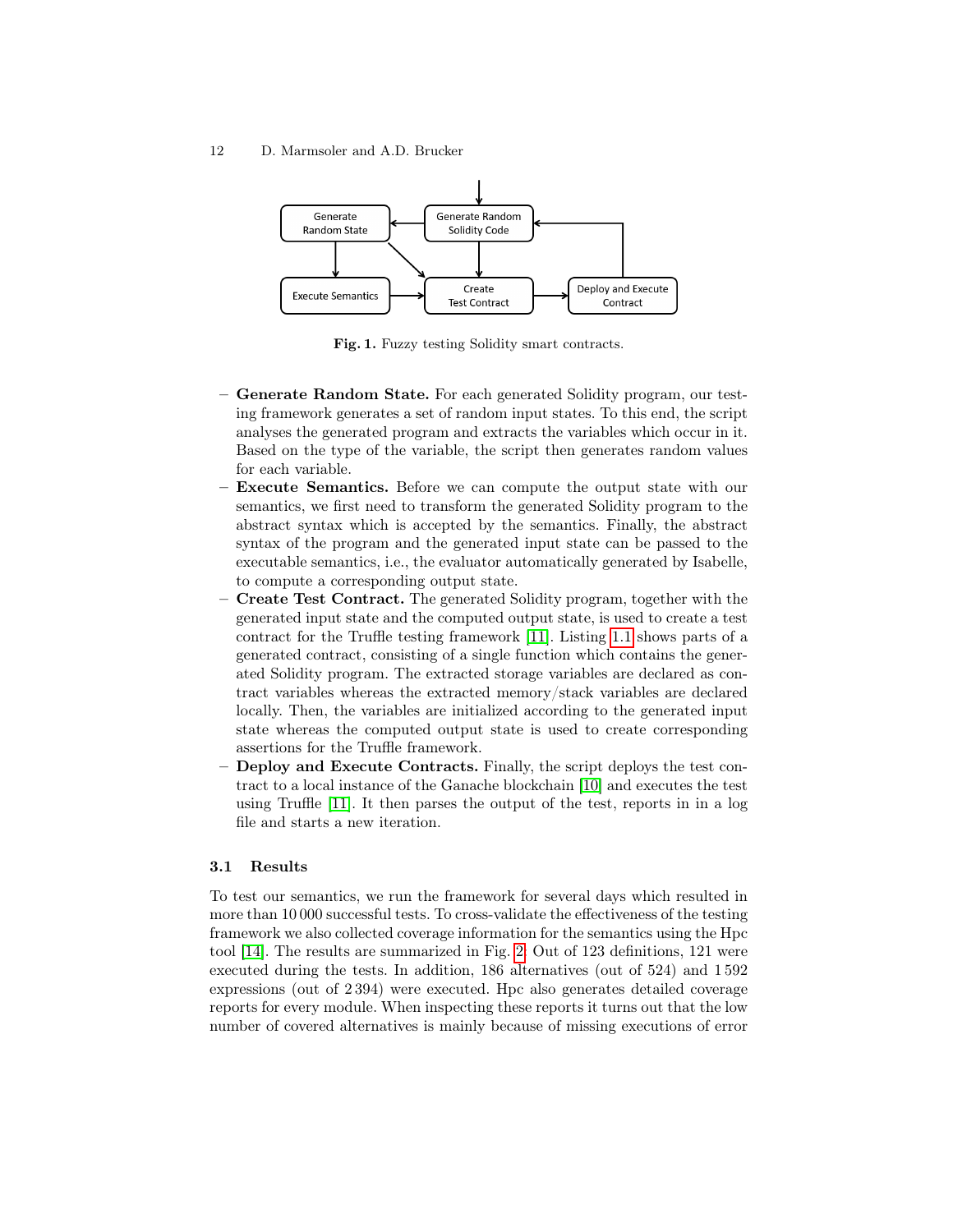<span id="page-12-0"></span>

Listing 1.1. Example test contract generated by our testing framework.

cases (e.g. ill-typed programs). This is because the test framework only generates well-formed Solidity programs and thus the error cases are not executed.



Fig. 2. Overall test coverage of semantics.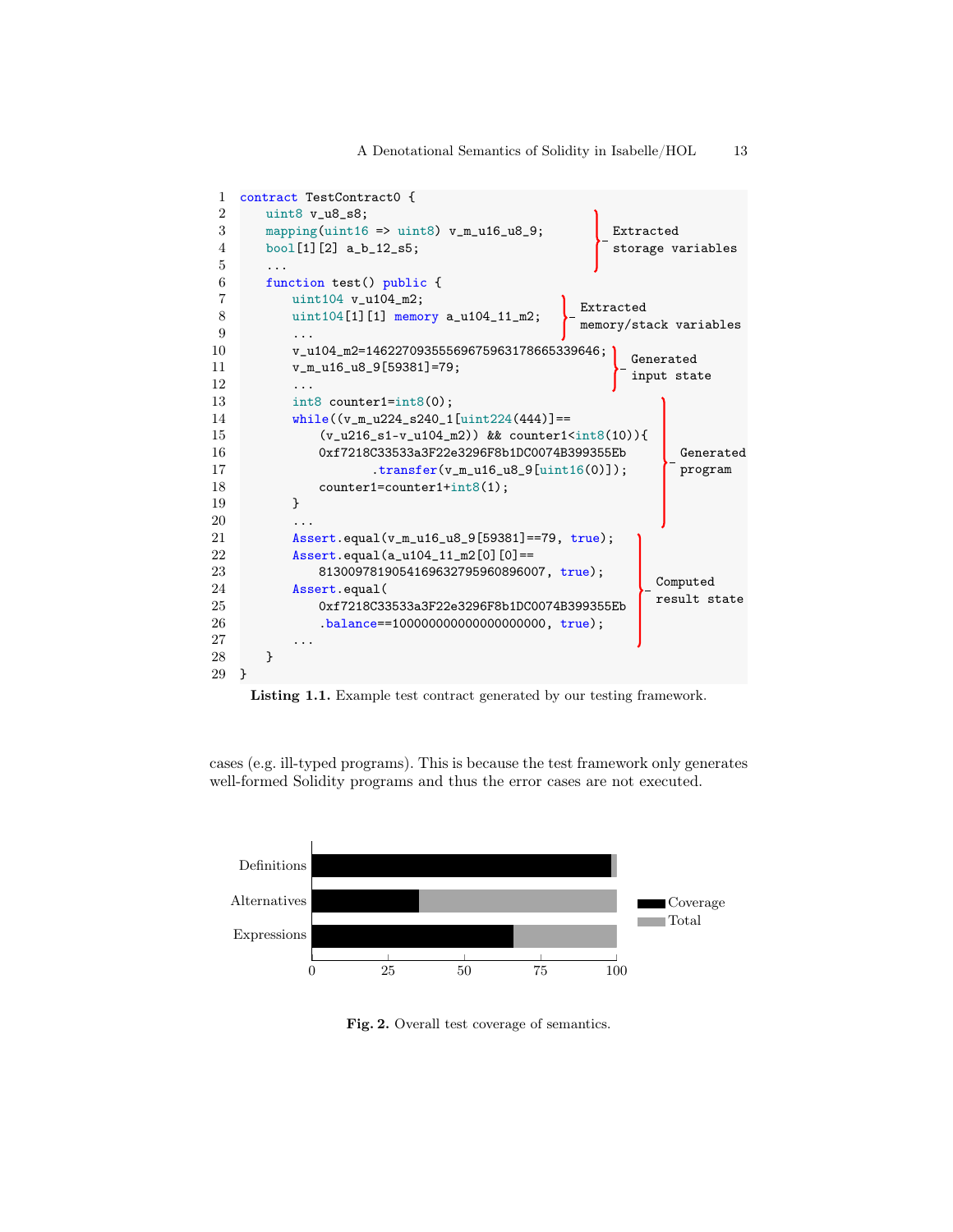## 4 Verified Constant Folding

Constant folding is a common type of [prog](#page-19-4)ram optimization technique in which constant sub-expressions are replaced by their value. For example, the expression  $SInt(16, 250) + UInt(8, 500)$  can be replaced with the expression  $SInt(16, 494)$ in every program without affecting its outcome.

When it comes to smart contracts, constant folding is a good candidate for gas optimization. For example, according to the Remix IDE [29], computing the original expression costs 20 gas whereas computing the optimized version costs only 8 gas which leads to a saving of 12 gas just for this simple expression.

We can define a function for constant folding of Solidity expressions as follows:

 $update: \mathbf{E} \rightarrow \mathbf{E}$ 

$$
update(SInt(b,v)) = \begin{cases} SInt(b, ((v+2^{b-1}) \mod 2^{b}) - 2^{b-1}) & \text{if } v \ge 0 \\ SInt(b, 2^{b-1} - ((2^{b-1} - v - 1) \mod 2^{b}) - 1) & \text{if } v < 0 \end{cases}
$$

$$
update(x_1 + x_2) = \begin{cases} (1c) & \text{if } \exists b_1, v_1, b_2, v_2. \quad sint(x_1, b_1, v_1, x_2, b_2, v_2) \land v_1 + v_2 \ge 0 \\ (2c) & \text{if } \exists b_1, v_1, b_2, v_2. \quad sint(x_1, b_1, v_1, x_2, b_2, v_2) \land v_1 + v_2 < 0 \\ (3c) & \text{if } \exists b_2 < b_1, v_1, v_2. \quad unit(x_1, b_1, v_1, x_2, b_2, v_2) \land v_1 + v_2 < 0 \\ (4c) & \text{if } \exists b_2 < b_1, v_1, v_2. \quad unit(x_1, b_1, v_1, x_2, b_2, v_2) \land v_1 + v_2 < 0 \end{cases}
$$

with

$$
sint(x_1, b_1, v_1, x_2, b_2, v_2) \iff update(x_1) = SInt(b_1, v_1) \land update(x_2) = SInt(b_2, v_2)
$$
  
\n
$$
uint(x_1, b_1, v_1, x_2, b_2, v_2) \iff update(x_1) = SInt(b_1, v_1) \land update(x_2) = UInt(b_2, v_2)
$$
  
\n
$$
(1c) = SInt\Big(\max(b_1, b_2), \Big((2^{\max(b_1, b_2)-1} + v) \mod 2^{\max(b_1, b_2)}\Big) - 2^{\max(b_1, b_2)-1}\Big)
$$
  
\n
$$
(2c)
$$
  
\n
$$
= SInt\Big(\max(b_1, b_2), 2^{\max(b_1, b_2)-1} - \Big((2^{\max(b_1, b_2)-1} - v - 1) \mod 2^{\max(b_1, b_2)}\Big) - 1\Big)
$$
  
\n
$$
(3c) = SInt(b_1, ((v+2^{b_1-1}) \mod 2^{b_1}) - 2^{b_1-1})
$$
  
\n
$$
(4c) = SInt(b_1, 2^{b_1-1} - ((2^{b_1-1} - v - 1) \mod 2^{b_1}) - 1)
$$

where for every case  $(1c)–(4c)$ , variables  $b_1,v_1,b_2,v_2$  denote the *unique* elements satisfying the condition required for this case and  $v=v_1+v_2$ . The cases for unsigned integers and the remaining arithmetic and boolean expressions are similar.

The function update can be applied to a Solidity program to replace constant expressions with their corresponding value reducing the gas cost of executing the program. For example, *update* applied to the expression  $SInt(16, 250)$  +  $UInt(8, 500)$  returns the expression  $SInt(16, 494)$ .

Having a formal semantics of Solidity expressions in Isabelle allows us to mechanically verify the correctness of our update function, i.e., we proved in Isabelle/Isar [38] that it does not modify the semantics of an expression:

**Theorem 2.**  $\mathcal{E}[\![x]\!]$ e s =  $\mathcal{E}[\![update(x)]\!]$ e s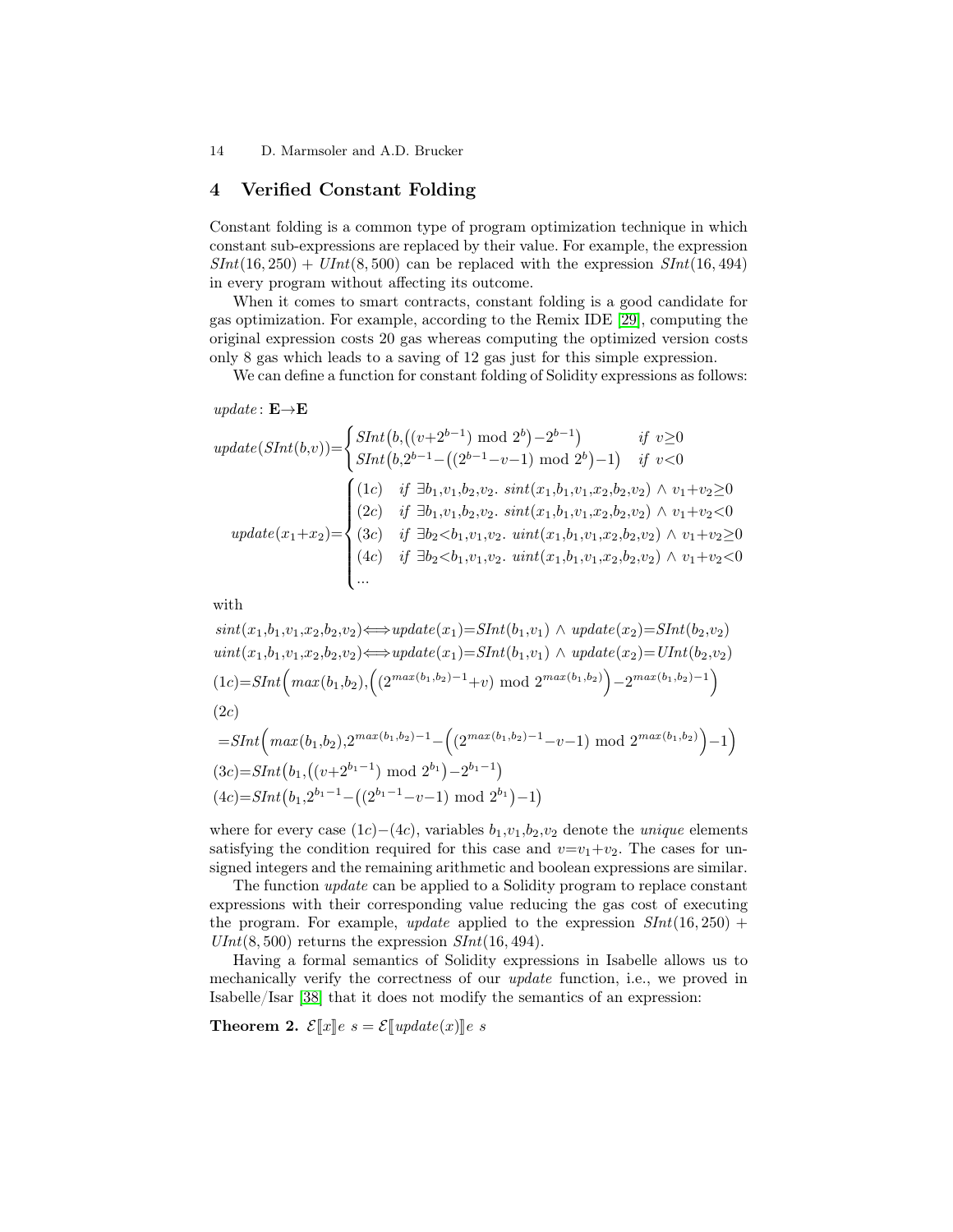## 5 Memory Optimization

In the following, we describe a failed verification attempt to demonstrate the type of problems which can be detected with our approach.

In Solidity, access to storage variables is far more expensive than access to memory variables. Thus, instead of directly working on a storage variable, a common pattern is to first copy its content to memory, manipulate the corresponding memory variable, and finally copy the results back to storage. We can capture this pattern in another optimizer program which automatically replaces storage variables with corresponding memory variables. To this end, we first create three functions to update identifiers in  $\mathcal{L}\text{-values}$ , expressions, and statements, respectively. The corresponding function for  $\mathcal{L}\text{-values}$ , for example, looks as follows:

$$
lupdate: \mathbf{S} \times \mathbf{S} \times \mathbf{L} \to \mathbf{L}
$$

$$
lupdate(j, j', Id(i)) = \begin{cases} Id(j') & \text{if } i = j \\ Id(i) & \text{if } i \neq j \end{cases}
$$

$$
lupdate(j, j', Ref(i, xs)) = \begin{cases} Ref(j', map(eupdate(j, j'), xs)) & \text{if } i = j \\ Ref(i, map(eupdate(j, j'), xs)) & \text{if } i \neq j \end{cases}
$$

where map is a higher-order function which executes another function over a sequence of values. The functions for expressions and statements are straightforward and thus not discussed further.

We can now define a function which implements the pattern discussed above:

 $\textit{optimize}: \mathbf{S} \times \mathbf{S} \times \mathbf{MTypes} \times \mathbf{C} \rightarrow \mathbf{C}$  $optimize(v_s, v_m, MTValue(t), s) = Block((v_m, Value(t), L(Id(v_s))), up(v_s, v_m, s))$  $\textit{optimize}(v_s, v_m, MTArray(i, t), s) =$ 

 $Block ((v_m, Memory(MTArray(i, t)), L(Id(v_s))), up(v_s, v_m, s))$ where  $up(v_s, v_m, s) = supdate(v_s, v_m, s)$ ;  $Id(v_s) = L(Id(v_m))$ 

As an example, consider the following contract:

```
1 contract MyContract {
2 \quad \text{bool}[1] sa;
3
4 function myFunction() public {
5 bool[1] memory ma = [false];
6 sa = ma;
7 \qquad \qquad sa[uint8(0)] = true;
8 }
9 }
                                        bool[1] memory x = sa;
                                        {
                                            x = ma:
                                            x[0] = true:
                                            sa = x;
                                        }
```
Applying function optimize on it would replace the lines 6 and 7 with the program shown in the connected box. Again, it is important to ensure that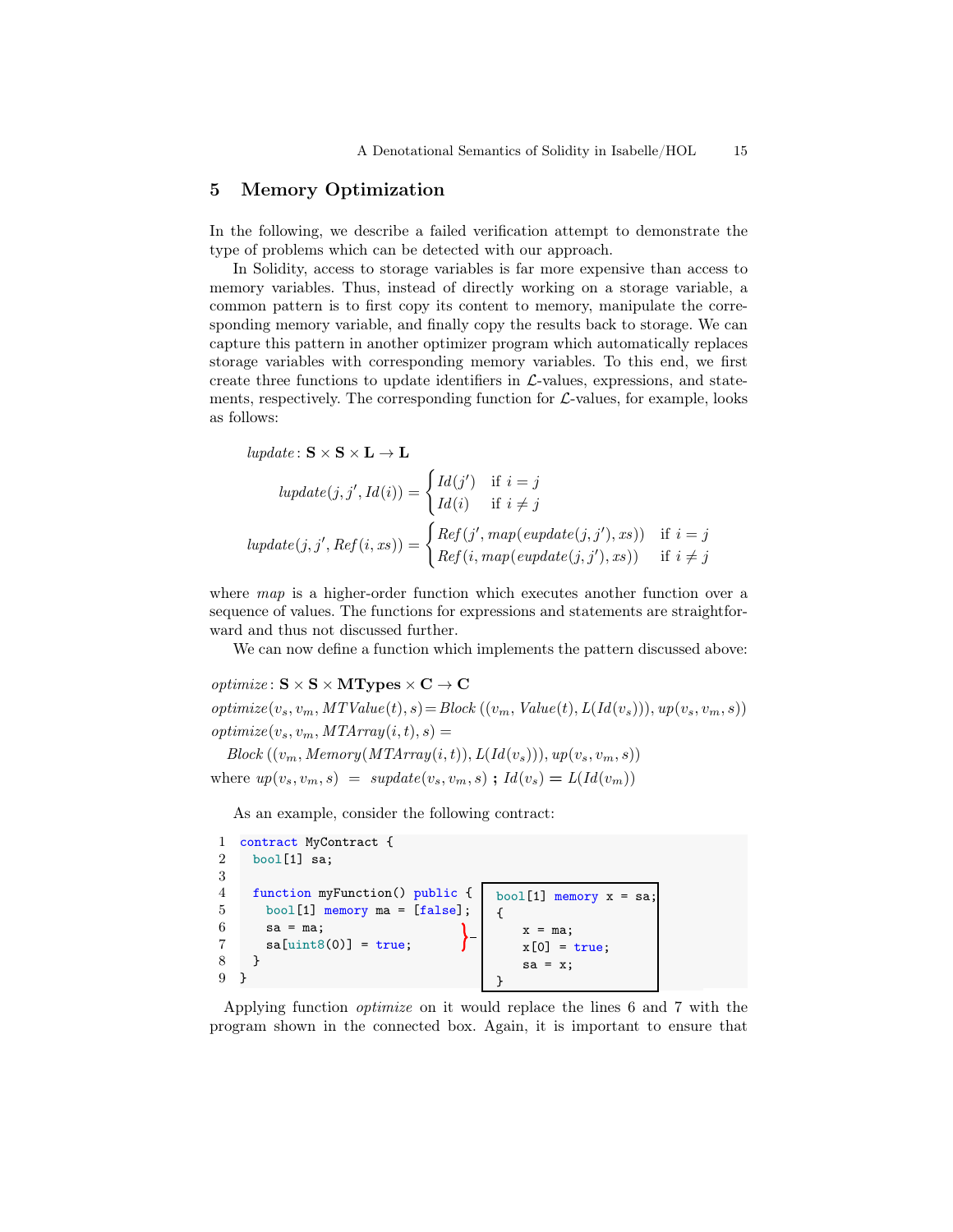optimize does not modify the semantics of programs and again we can formulate a corresponding correctness criterion in Isabelle.

To formulate the correctness statement, we first need to add two additional functions:

– Function  $\text{fresh}(i, c)$  checks if an identifier i is not present in a statement c so far.

– Function *convert*(*t*) converts a memory type to a corresponding storage type. We can now define correctness of the optimizer program as follows:

$$
fresh(v_m, c) \wedge v_m \neq v_s \wedge accessEnv(v_s, e) = (Storage(convert(t_m)), v)
$$
  
\n
$$
\implies \mathcal{C}[[c]]e \ s = \mathcal{C}[[optimize(v_m, v_s, t_m, c)]]e \ s
$$

where  $accessEnv(v, e)$  is used to obtain the type and value of a variable v in an environment e.

This time, when trying to verify the statement in Isabelle, it turns out that the statement does not hold in general. In particular, the substitution of reference type variables is critical. Consider, for example, again contract MyContract above. In the original program, line 6 copies the complete content of memory array ma to storage array sa. In line 7, the program then updates the value of the storage array without modifying ma. Indeed, given a definition of a corresponding environment env and state  $st$ , we can easily verify the following lemma in Isabelle:

# **Lemma 1.**  $C[\![P]\!] e \ s = s' \ \wedge \ access(\text{``}0.1", \text{mem}(s')) = \text{MValue}(\text{``False''})$

where  $P$  is the program consisting of lines 6 and 7 of contract MyContract and " $0.1$ " is the location of the first element of array ma in memory.

On the other hand, the modified version of the program behaves as follows: First, it copies the complete content of storage array sa to the newly created memory array  $x$ . Now, however, since  $x$  is also a memory array, the semantics of the assignment  $x = ma$  is different from the one in line 6 of the original program. Instead of copying again the content of the array, this time, the assignment just copies a pointer to the content of array  $ma$  to x. Therefore, the next line  $x[0]$  = true does not only change the value of  $x[0]$ , but in addition it also changes the value of  $ma[0]$ . Thus, while the value of array sa after execution is the same for both programs, the optimized program has the additional side effect of changing also the content of array ma. Indeed, we can easily show the following lemma in Isabelle:

**Lemma 2.**  $\mathcal{C}[\text{primitive}(sa, x, MTArray(1, MTValue(TBool)), P)]e \ s = s'$  $\land$  access("0.1", [me](#page-19-1)m(s')) =  $(MValue("True")$ )

## 6 Related Work

Early work on formalizing Ethereum smart contracts has focused on the Ethereum Virtual Machine (EVM) [40]. One of the first examples in this area is the work of Hirai [20], which provides a formalization of the EVM in Lem [27].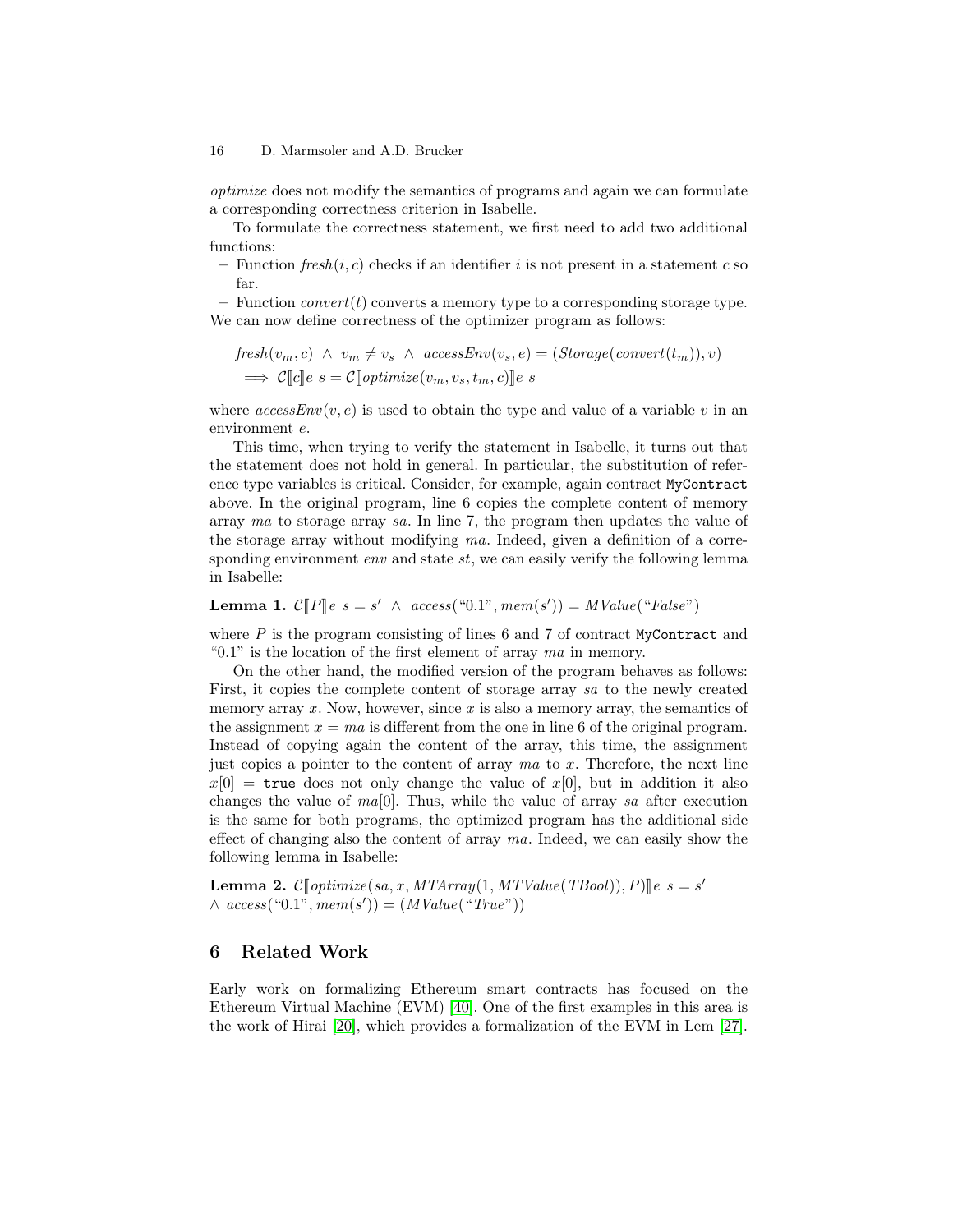Later on, Hildebrandt et al. provide an alternative formalization using the Kframework [33] called KEVM [19]. Around the same time, Grischenko et al. [16] provide a formalization of the EVM in F\* [36] and Amani et al. one for the interactive th[eo](#page-17-6)rem prover Isabelle/HOL [4]. All the work in this area describes the formalization of the Ethereum Virtual Machine to support the verification of contracts at the byte-code leve[l. W](#page-18-3)ith our work we focus on the higher level language Solidity which allows more abstract reasoning.

More recentl[y,](#page-17-7) also work on formalizing a[nd a](#page-18-4)nalyzing smart contracts in Solidity emerged: Bhargavan et al. [9], for example, describe an approach to map a Solidity contract to F\* where it can then be verified. In addition, Mavridou et al. [26], provid[e](#page-17-8) an approach based on FSolidM [25], in which a Solidity smart contract is modeled as a state machine to support model checking of common security properties. TinySol [6] and Featherweight Solidity[12], on the other hand, are two calculi formalizing some core f[eatu](#page-19-5)res of Solidity. Crosara et al. [13] describe an operational semantics for a subset of Solidity. Moreover, Ahrendt and Bubel describe SolidiKeY [3], a formalization of a subset of Solidity in the KeY tool [2] to verify data integrity for smart contracts. In addition, Zakrzewski [42] describes a big-step semantics of a small subset of Solidity and [Yan](#page-18-5)[g a](#page-18-6)nd Lei [41] describe a formalization of a subset of Solidity in Coq [37].

While all these works provide important insights into the formal foundation of Solidity, most of them are [not](#page-18-7) [ex](#page-18-8)ecutable and therefore difficult to evaluate. On the other hand, we considered it important to have an executable semantics that can be evaluated against the reference implementation. We share this desire with Hajdu and Jovanovic [17,18], which provide a formalization of Solidity in terms of a simple SMT-based intermediate language which they evaluate on a set of manually developed tests. In addition, Jiao et al. [22,23], provide a formalization of Solidity in K with a rigorous evaluation using the Solidity compiler test set.Our work differs from the above works mainly in two main aspects:

- 1. We provide the first implementation of a semantics for Solidity for the interactive theorem prover Isabelle/HOL.
- 2. Our approach comes with an integrated fuzzy-testing framework which allows to automatically test the semantics against the reference implementation every time the semantics is updated.

## 7 Conclusion

We presented a formal semantics of Solidity, as a conservative extension of Isabelle/HOL. Our work includes a test framework for automatically validating that our semantics describes the behavior of the actual Solidity implementation faithfully. As a first step of showing the usefulness of our semantics, we demonstrated the formal analysis of two different optimizations of Solidity programs that potentially help to make smart contracts more "gas efficient".

In our current work, we focused on the core of the Solidity language and the more exotic features such as its memory model and the numerous types of integers. We plan to extend the formalization with support for missing language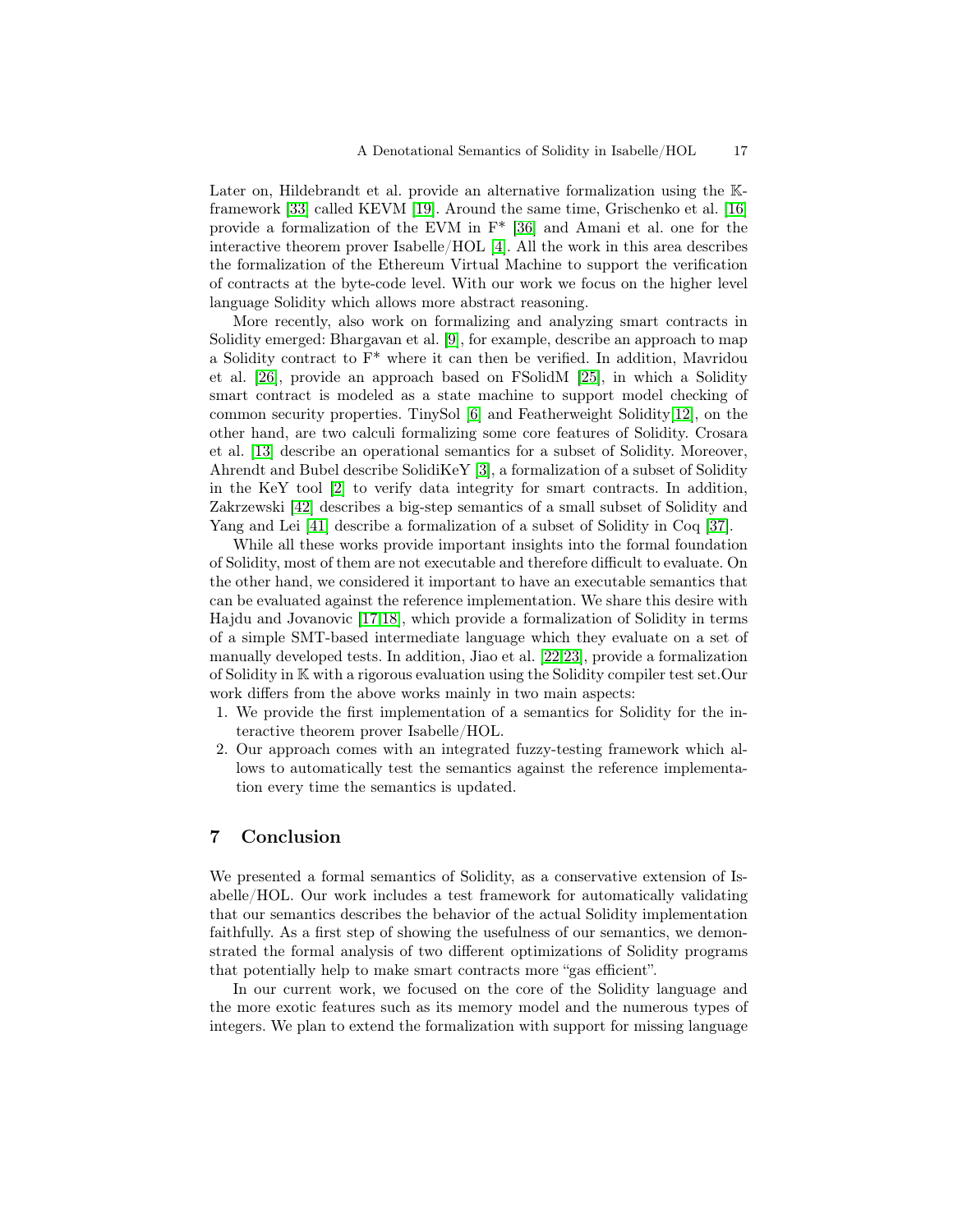features such as function calls. And we also plan to improve and extend the verification framework, e.g., by providing support for the keywords require and assert, and a verified verification condition generator[. M](#page-18-9)oreover, we started already to increase the level of proof automation by developing domain specific tactics.

Availability. Our formalisation, the test framework, and the evaluation results are available under BSD license (SPDX-License-Identifier: BSD-2-Clause) [24].

Acknowledgements. We would like to thank Tobias Nikpkow for useful discussions about the compliance testing. Moreover, we would like to thank Silvio Degenhardt and Nic[k Papavasileiou for their support wit](https://coinmarketcap.com/currencies/bitcoin/)h implementing the semantics.

## <span id="page-17-8"></span>References

- 1. The Bitcon market capitalisation., https://coinmarketcap.com/currencies/ bitcoin/, last checked on 2021-05-04.
- <span id="page-17-5"></span>2. Ahrendt, W., Beckert, B., Bubel, R., Hähnle, R., Schmitt, P.H., Ulbrich, M.: De[ductive sof](https://doi.org/10.1145/3167084)tware verification–the KeY book, vol. 10001. Springer (2016)
- <span id="page-17-2"></span>3. Ahrendt, W., Bubel, R.: Functional verification of smart contracts via strong data integrity. In: Margaria, T., Steffen, B. (eds.) Leveraging Applications of Formal Methods, Verification [and Validation: Applications. pp. 9–2](https://doi.org/10.1007/11812289_4)4. Springer (2020)
- <span id="page-17-7"></span>4. Amani, S., Bégel, M., Bortin, M., Staples, M.: Towards verifying Ethereum smart contract bytecode in Isabelle/HOL. In: CPP. p. 66–77. CPP 2018, ACM (2018). https://doi.org/10.1145/3167084
- <span id="page-17-0"></span>5. Ballarin, C.: Interpretation of locales in isabelle: Theories and proof contexts. In: Borwein, J.M., Farmer, W.M. (eds.) Mathematical Knowledge Management. LNCS, vol. 4108, pp. 31–43. Springer (2006). https://doi.org/10.1007/11812289\_4
- <span id="page-17-1"></span>6. Bartoletti, M., Galletta, L., Murgia, M.: A minimal core calculus for Solidity contracts. In: Pérez-Solà, C., Navarro-Arribas, G., Biryukov, A., Garcia-Alfaro, J. (eds.) Data Privacy Management, Cryptocurrencies and Blockchain Technology. pp. 233–243. Springer (2019)
- <span id="page-17-6"></span>7. Berghofer, S., Wenzel, M.: Inductive datatypes in hol — lessons learned in formallogic engineering. In: Bertot, Y., Dowek, G., Théry, L., Hirschowitz, A., Paulin, C. (eds.) TPHOLs. pp. 19–36. Springer (1999)
- 8. [Bertoni, G., Daeme](https://doi.org/10.1145/2993600.2993611)n, J., Peeters, M., Van Assche, G.: Keccak. In: Johansson, T., Nguyen, P.Q[. \(eds.\) EUROCRYPT. pp. 313–314. Springer](https://www.trufflesuite.com/docs/ganache/) (2013)
- <span id="page-17-4"></span><span id="page-17-3"></span>9. Bhargavan, K., Delignat-Lavaud, A., Fournet, C., Gollamudi, A., Gonthier, G., Kobeissi, [N., Kulatova, N., Rastogi, A., Sibut-](https://www.trufflesuite.com/truffle)Pinote, T., Swamy, N., Zanella-Béguelin, S.: Formal verification of smart contracts: Short paper. In: Programming Languages and Analysis for Security. p. 91–96. PLAS, ACM (2016). https://doi.org/10.1145/2993600.2993611
- 10. ConsenSys Software Inc.: Ganache. https://www.trufflesuite.com/docs/ganache/, Accessed: 2021-05-01
- 11. ConsenSys Software Inc.: Truffle. https://www.trufflesuite.com/truffle, Accessed: 2021-05-01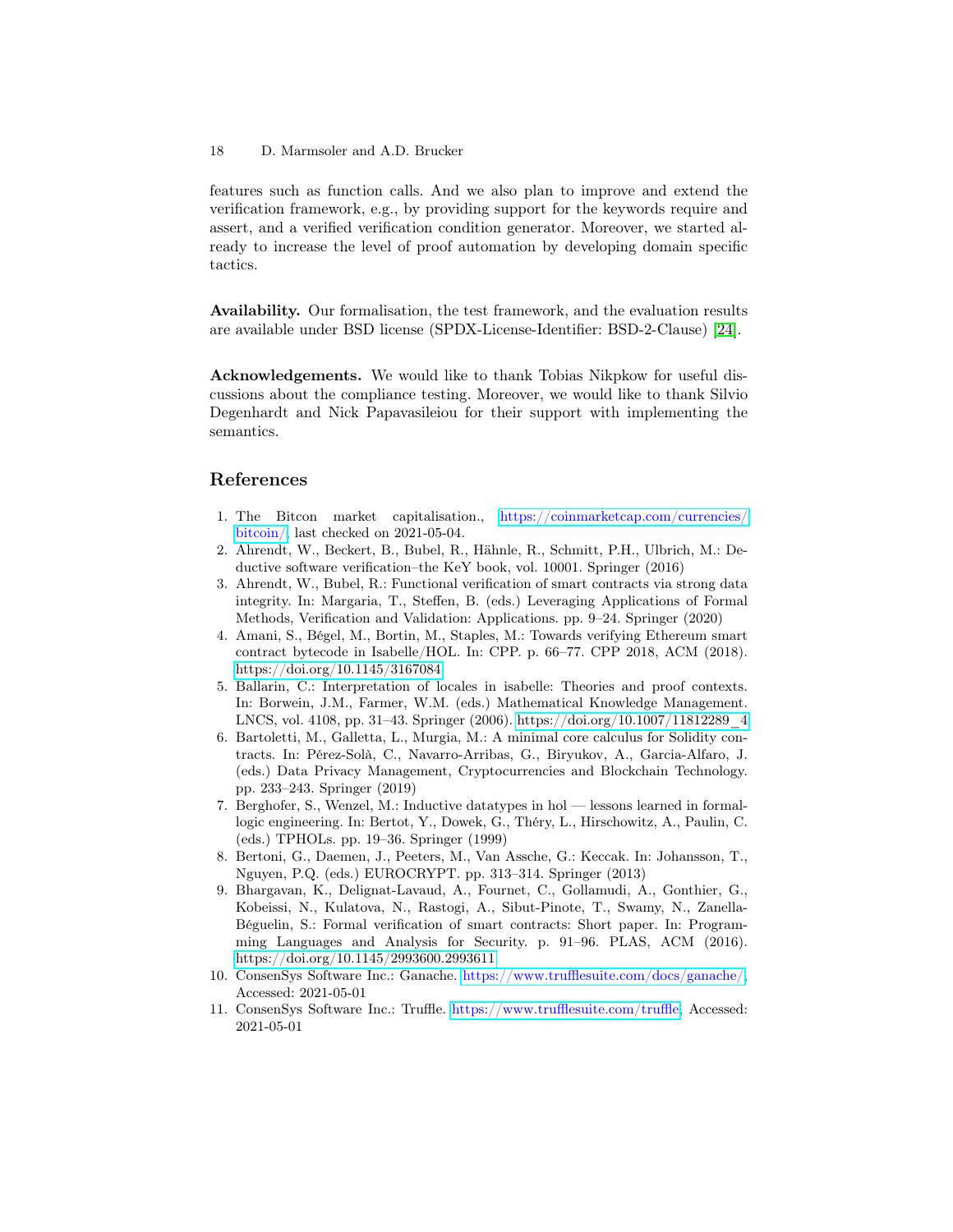- <span id="page-18-4"></span>12. Crafa, S., Di Pirro, M., Zucca, E.: Is Solidity solid enough? In: Bracciali, A., Clark, J., [Pintore, F., Rønne, P.B., Sala, M. \(eds.\)](https://doi.org/10.1145/1291201.1291203) Financial Cryptography and Data Security. pp. 138–153. Springer (2020)
- <span id="page-18-1"></span>13. Crosara, M., Centurino, G., Arceri, V.: Towards an Operational Semantics for Solidity. In: van Rooyen, J., Buro, S., Campion, M., Pasqua, M. (eds.) VALID. pp. 1–6. IARIA (Nov 2019)
- 14. Gill, A., Runciman, C.: Haskell program coverage. In: Haskell Workshop. p. 1–12. Haskell '07, ACM (2007). https://doi.org/10.1145/1291201.1291203
- <span id="page-18-5"></span>15. Gordon, M.: From LCF to HOL: a short history. In: Plotkin, G., Stirling, C., Tofte, M. (eds.) Proof, Language, and Interaction: Essays in Honour of Robin Milner, pp. 169–185 (2000)
- <span id="page-18-6"></span>16. Gri[shchenko, I., Maffei, M., Schneidewind, C.: A se](https://doi.org/10.1007/978-3-030-41600-3_11)mantic framework for the security analysis of Ethereum smart contracts. In: Bauer, L., Küsters, R. (eds.) Prin[ciples of Security and T](https://doi.org/10.1007/978-3-030-44914-8_9)rust. pp. 243–269. Springer (2018)
- 17. Hajdu, Á., Jovanovic, D.: solc-verify: A modular verifier for Solidity smart contracts. In: Chakraborty, S., Navas, J.A. (eds.) VSTTE. LNCS, vol. 12031, pp. 161–179. Springer (2019). https://doi.org/10.1007/978-3-030-41600-3\_11
- 18. [Hajdu, Á., Jovanov](https://doi.org/10.1109/CSF.2018.00022)ic, D.: Smt-friendly formalization of the Solidity memory model. In: Müller, P. (ed.) ESOP. LNCS, vol. 12075, pp. 224–250. Springer (2020). https://doi.org/10.1007/978-3-030-44914-8\_9
- 19. Hildenbrandt, E., Saxena, M., Rodrigues, N., Zhu, X., Daian, P., Guth, D., Moore, B., Park, D., Zhang, Y., Stefanescu, A., Rosu, G.: Kevm: A complete formal semantics of the Ethereum virtual machine. In: CSF. pp. 204–217 (2018). https://doi.org/10.1109/CSF.2018.00022
- <span id="page-18-7"></span><span id="page-18-2"></span>20. [Hirai, Y.: Defining the Eth](https://doi.org/10.1145/3278186.3278193)ereum virtual machine for interactive theorem provers. In: Brenner, M., Rohloff, K., Bonneau, J., Miller, A., Ryan, P.Y., Teague, V., Bracciali, A., Sala, M., Pintore, F., Jakobsson, M. (eds.) Financial Cryptography and Data Security. pp. 520–535. Springer (2017)
- <span id="page-18-8"></span>21. Hodován, R., Kiss, A., Gyimóthy, T.: Grammarinator: A Grammar-Based Open Source Fuzzer. In: Automating TEST Case Design. p. 45–48. A-TEST 2018, ACM (2018). https://doi.org/10.1145/3278186.3278193
- <span id="page-18-9"></span>22. Jiao, J., Kan, S., Lin, S.W., Sanan, D., Liu, Y., Sun, J.: Semantic understanding [of smart contracts](https://doi.org/10.5281/zenodo.5573225): executable operational semantics of Solidity. In: SP. pp. 1695– 1712. IEEE (2020)
- <span id="page-18-3"></span>23. Jiao, J., Lin, S.W., Sun, J.: A generalized formal semantic framework for smart contracts. In: Wehrheim, H., Cabot, J. (eds.) FASE. pp. 75–96. Springer (2020)
- 24. Marmsoler, D., Brucker, A.D.: A denotational semantics of Solidity in Isabelle/HOL: Implementation and test data (Oct 2021). https://doi.org/10.5281/zenodo.5573225
- 25. Mavridou, A., Laszka, A.: Tool demonstration: Fsolidm for designing secure Ethereum smart contracts. In: Bauer, L., Küsters, R. (eds.) Principles of Secu[rity and Trust. pp.](https://doi.org/10.1145/2692915.2628143) 270–277. Springer (2018)
- <span id="page-18-0"></span>26. Mavridou, A., Laszka, A., Stachtiari, E., Dubey, A.: Verisolid: Correct-by-design smart contracts for Ethereum. In: Goldberg, I., Moore, T. (eds.) Financial Cryptography and Data Security. pp. 446–465. Springer (2019)
- 27. Mulligan, D.P., Owens, S., Gray, K.E., Ridge, T., Sewell, P.: Lem: Reusable engineering of real-world semantics. SIGPLAN Not.  $49(9)$ , 175–188 (Aug 2014). https://doi.org/10.1145/2692915.2628143
- 28. Nipkow, T., Paulson, L.C., Wenzel, M.: Isabelle/HOL A Proof Assistant for Higher-Order Logic, LNCS, vol. 2283. Springer (2002)